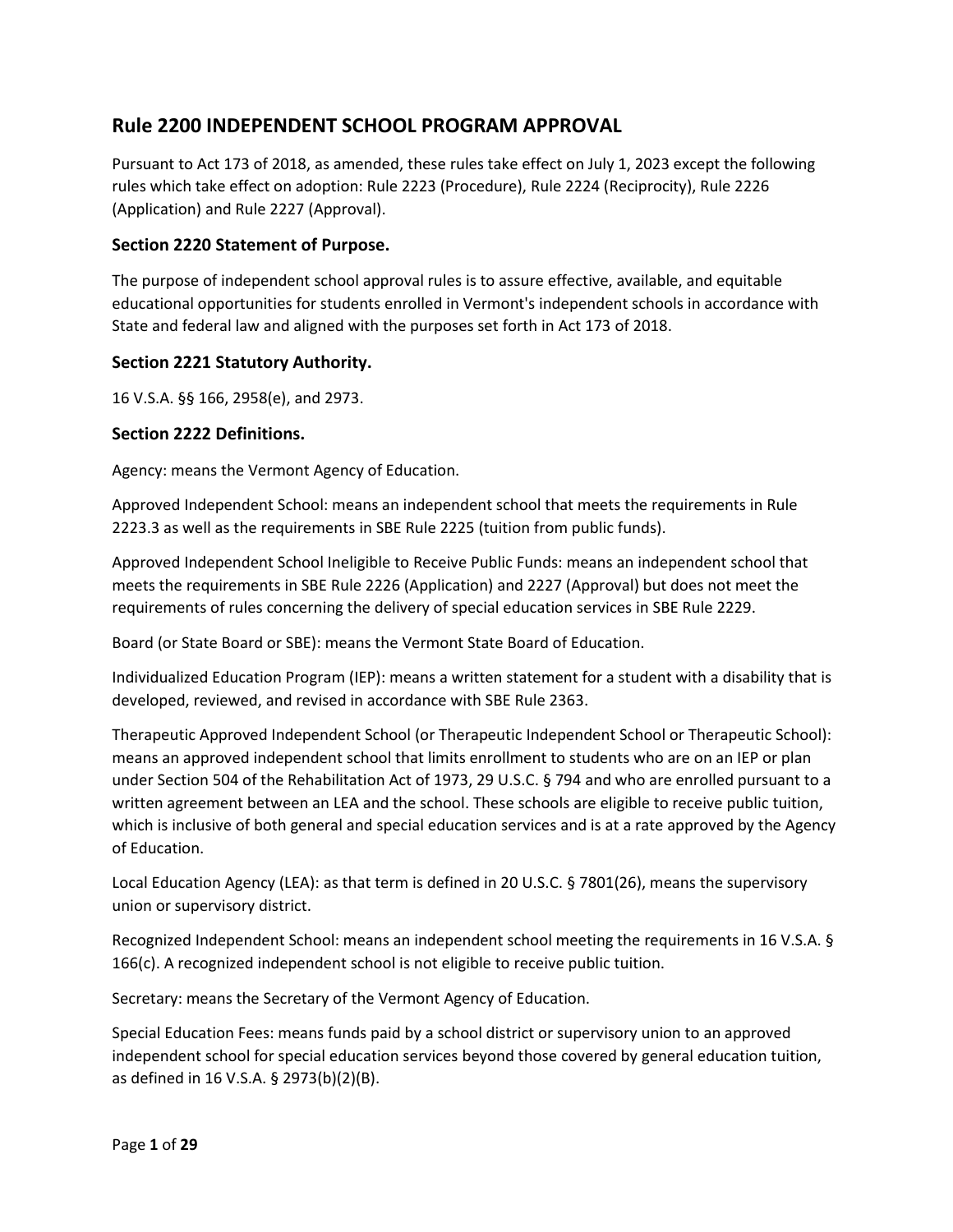Special Education Services: means specially designated instruction at no cost to the parent, to meet the unique needs of an eligible student with a disability, including instruction conducted in the classroom, in the home, in hospitals and institutions and in other settings; and instruction in physical education. Specially designed instruction means adapting, as appropriate to the needs of an eligible student, the content, methodology, or delivery of instruction to address the unique needs of the student that result from the student's disability and to ensure access of the student to the general curriculum, so that the student can meet the educational standards within the State that apply to all children. This definition is intended to be consistent with the term "Special Education Services" as used in SBE Rule 2360.2.12.

Student: means a person age three through age twenty-one.

Student who requires additional support: means a student who meets the criteria defined in 16 V.S.A. § 2942(8).

Tuition: means funds paid by a school district to an approved independent school for general education in accordance with SBE Rule 2225.

## **Section 2223 Procedure.**

Every person or entity desiring to operate an approved independent elementary or secondary school shall apply in writing to the Secretary. An application shall meet the requirements of SBE Rule 2226(Application).

Upon receipt of an application for initial approval or renewal of approval, the Secretary shall appoint a review committee of at least two persons.

## **2223.1 Visit.**

The review committee shall visit the school. To the extent possible, the visit shall be coordinated by the Secretary with other agencies of state government that inspect such facilities.

## **2223.2 Report.**

The committee shall write a report, including a written initial recommendation regarding approval to the Secretary. A copy of the recommendation shall be provided at the same time to the applicant. The applicant shall be given 30 days to respond before the Secretary makes a final recommendation regarding approval to the State Board. The report shall contain the findings of other agencies of state government that inspect such facilities.

## **2223.3 General Conditions for Approval.**

Approval shall be recommended for an independent school offering elementary or secondary education that provides a minimum course of study pursuant to 16 V.S.A. § 906 and that substantially complies with all statutory requirements for approved independent schools and the Board's rules for approved independent schools. Effective July 1, 2023, an independent school that intends to accept public tuition shall be recommended for approval only on the condition that the school meets the requirements of SBE Rule 2229. Effective July 1, 2023, a school meeting approval requirements in SBE Rules 2226 (Application) and 2227 (Approval) but not Rule 2229 (Approval to Receive Public Tuition, Special Education Approval) may be recommended for approval but may not receive public tuition.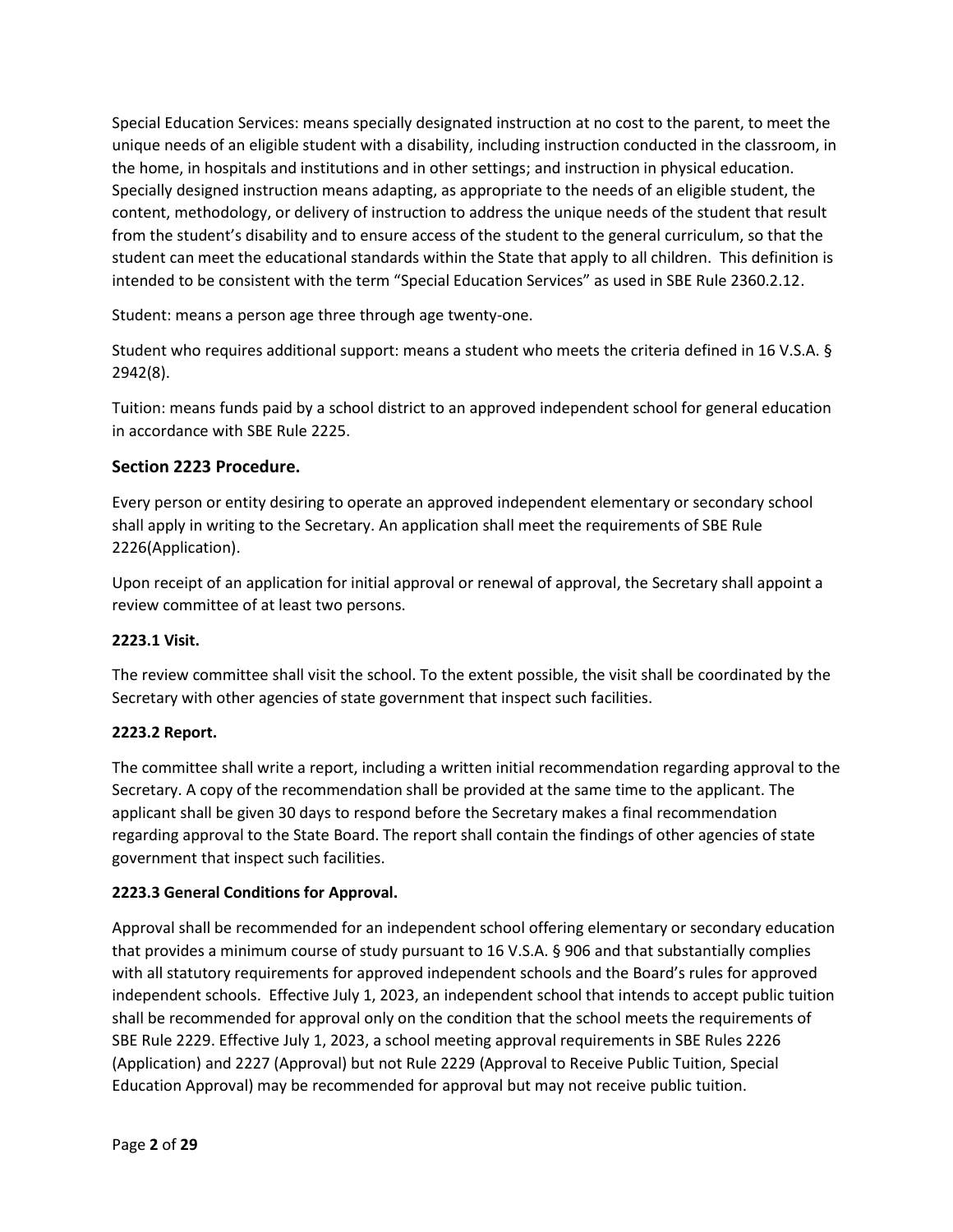### **2223.4 Review.**

The Secretary shall designate a date for action by the Board. Officials of the school shall be notified of this date.

### **2223.5 Renewal.**

Not less than six months prior to expiration of a School's approval, the Secretary shall send an application packet and a letter notifying the school when the site visit will occur and that the completed application must be received from the school not later than 30 days prior to the scheduled site visit.

### **2223.6 Extension.**

Approval of a school completing a timely application for further approval shall extend until the Board acts on further approval.

### **2223.7 Termination.**

Approval of an independent school that fails to complete timely application for further approval shall terminate on the date specified in the most recent approval action.

### **2223.8 Revocation or Suspension of Approval.**

Prior to recommending revocation or suspension of approval, the Secretary shall initiate a formal investigation pursuant to rule 2223.9 (Complaints; Investigations). Following the formal investigation, the Secretary shall share the findings with the Council of Independent Schools. The Council shall consider the findings from the investigation and the Secretary's proposed resolution and issue a written opinion on the same. If, after receiving the Council's opinion, the Secretary determines that revocation or suspension of approval is warranted the Secretary shall notify the State Board of the recommendation and provide notice to the school. The State Board shall hold a hearing pursuant to 3 V.S.A. chapter 25 to consider the Secretary's recommendation.

- (a) After providing an opportunity for hearing, the Board may revoke, suspend, or impose conditions on the approval of an approved independent school for:
	- (1) Failure to demonstrate that the school has the resources required to meet its stated objectives;
	- (2) Failure to comply with statutory requirement or the Board's rules for approved independent schools;
	- (3) Failure to report any of the financial events listed in (b) below; or
	- (4) Failure to make an annual enrollment report to the Secretary as required by 16 V.S.A. §  $166(b)(4)$ .
- (b) An approved independent school shall report to the Secretary within five days after its knowledge of if any of the following events, unless the failure is de minimus
	- (1) The school's failure to file its federal or State tax returns when due, taking into account permissible extensions of time;
	- (2) The school's failure to meet its payroll obligations as they are due or pay federal or State payroll tax obligations when due;
	- (3) The school's failure to maintain required retirement contributions;
	- (4) The school's use of designated funds for nondesignated purposes;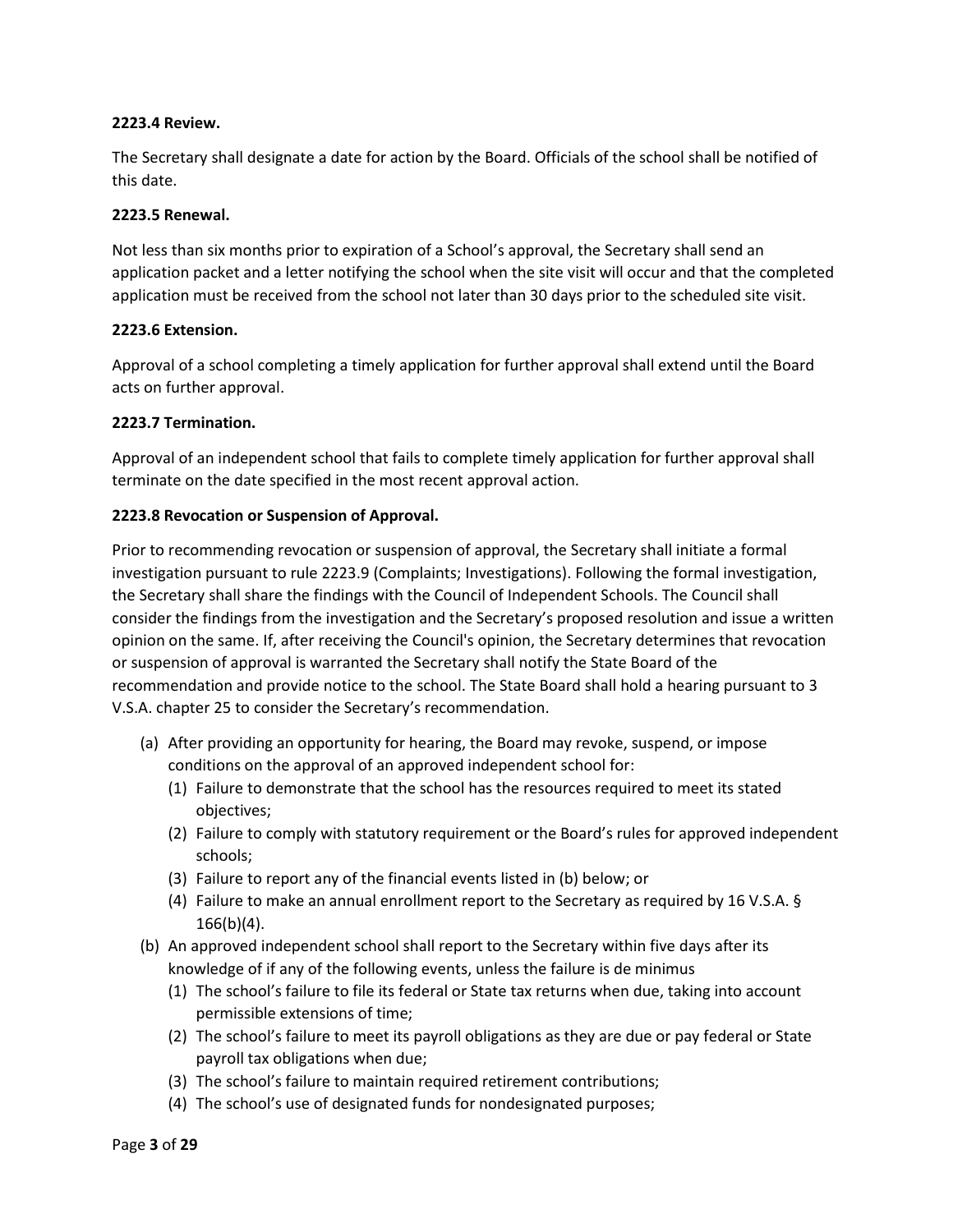- (5) The school's inability to fully comply with the financial terms of its secured installment debt obligations over a period of two consecutive months, including the school's failure to make interest or principal payments as they are due or to maintain any required financial ratios;
- (6) The withdrawal or conditioning of the school's accreditation on financial grounds by a private, State or regional agency recognized by the Board for accrediting purposes; or
- (7) The school's insolvency as defined in 9 V.S.A. § 2286(a).
- (c) If the State Board reasonably believes that an approved independent school lacks the financial capacity to meet its stated objectives during the period of its approved status, the Board shall so notify the school in writing and shall act in accordance with the procedure set forth in 16 V.S.A. § 166(b)(8)(B).
- (d) If the State Board, after having provided the school a reasonable opportunity to respond to the Board's notification, does not find that the school has satisfactorily responded or demonstrated its financial capacity, the Board may establish a review team that, with the consent of the school, includes a member of the Council of Independent Schools, to:
	- (1) Conduct a school visit to assess the school's financial capacity;
	- (2) Obtain from the school such financial documentation as the review team requires to perform its assessment; and
	- (3) Submit a report of its findings and recommendations to the State Board.
- (e) If the State Board concludes that an approved independent school lacks financial capacity to meet its stated objectives during the period of its approved status, the State Board may take any action that is authorized by this section.
- (f) In considering whether an independent school lacks financial capacity to meet its stated objectives during the period of its approved status and what actions the State Board should take if it makes this finding, the State Board may consult with, and draw on the analytical resources of, the Vermont Department of Financial Regulation.
- (g) Information provided by an independent school under this section that is not already in the public domain is exempt from public inspection and copying under the Public Records Act and shall be kept confidential according to 16 V.S.A. § 166(b)(8).

## **2223.9 Complaints; Investigations.**

- (a) The Secretary shall conduct an initial investigation of reports or complaints related to the approval standards and laws that apply to approved independent schools. If, following an initial investigation, the Secretary finds a violation of approval standards or laws that apply to approved independent schools, the Secretary should first determine whether the matter can be resolved through informal means, such as by provision of regulatory guidance, and confirm that corrective action is taken by the school. If the Secretary determines that informal means are not appropriate to the violation or if the matter has not been resolved informally, the Secretary may place the approved independent school on probation.
- (b) At any time, the Secretary may convene a review team to conduct a formal investigation without first attempting an informal resolution or imposing probation.
- (c) An approved independent school may appeal the imposition of probation to the State Board by requesting a hearing as provided above.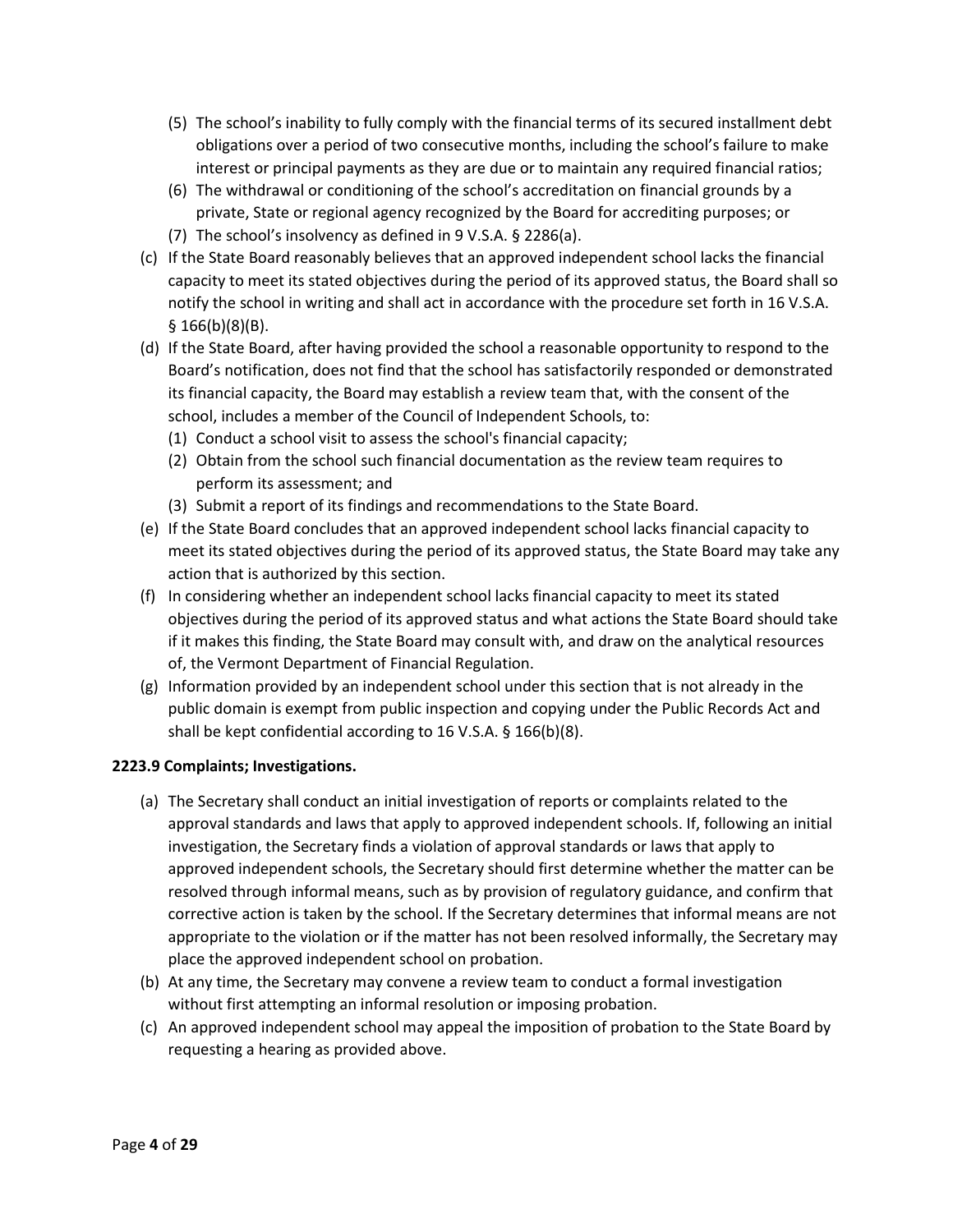- (d) The Secretary shall maintain a register of all complaints that result in imposition of probation or a formal investigation, which shall be a public record and which shall include the general nature of the complaint and action taken by the Secretary.
- (e) Formal Investigations

(1) The school shall receive notification of the complaint unless contraindicated by the particular facts.

(2) If the Secretary determines that a formal investigation is warranted, the Secretary shall appoint a review team of at least two persons including a member of the Council of Independent Schools. The team will conduct the investigation and will inform the Secretary and the school of the results. The process in SBE Rule 2223.8 shall then apply.

(3) Reports of drug or alcohol use shall be referred to the state's attorney for the county in which the school is located. Reports of child abuse or neglect shall be reported to the Department for Children and Families. Reports concerning the safety of facilities, water supply, electricity, plumbing or waste disposal systems shall be referred to the appropriate agency.

## **Section 2224 Reciprocity.**

Approval may be granted without committee evaluation and the approval process in the case of any school accredited by a state or regional agency recognized by the State Board for accrediting purposes. In addition to the accrediting agencies listed in SBE Rule 7320, which the Board shall continue to recognize until July 1, 2024, the State Board recognizes the Association of Independent Schools in New England and the New England Association of Schools and Colleges. Any accreditation from a recognized accrediting agency that is valid for more than five years must be supplemented with an interim report from the accrediting agency which should be submitted to the Agency by the accrediting agency or the school during the last year of its five-year approval. This interim report must provide such information as is necessary to assure the State Board that the school is meeting the approval standards. If such proof of compliance with approval standards cannot be shown, then the school must undergo the approval process. A school accredited by a state or regional agency recognized by the State Board school shall notify the Agency within five days of a change to its accreditation.

## **Section 2225 Tuition from Public Funds.**

### **2225.1 Tuition for Independent Schools in Vermont.**

Tuition shall not be paid from public funds to any independent elementary or secondary school in Vermont unless the school satisfies the requirements in SBE Rule 2227 and Rule 2229. Notwithstanding this prohibition, tuition may be paid from public funds in cases where:

- (a) There is an order from a court or from a due process hearing pursuant to SBE Rule 2365.1.6 requiring such payment, or
- (b) The Secretary has approved an exception for a placement in an independent school pursuant to SBE Rule 2230.1.

### **2225.2 Tuition for Out of State Schools**

Tuition to be paid to an independent school in another state shall be made in accordance with 16 V.S.A. § 828.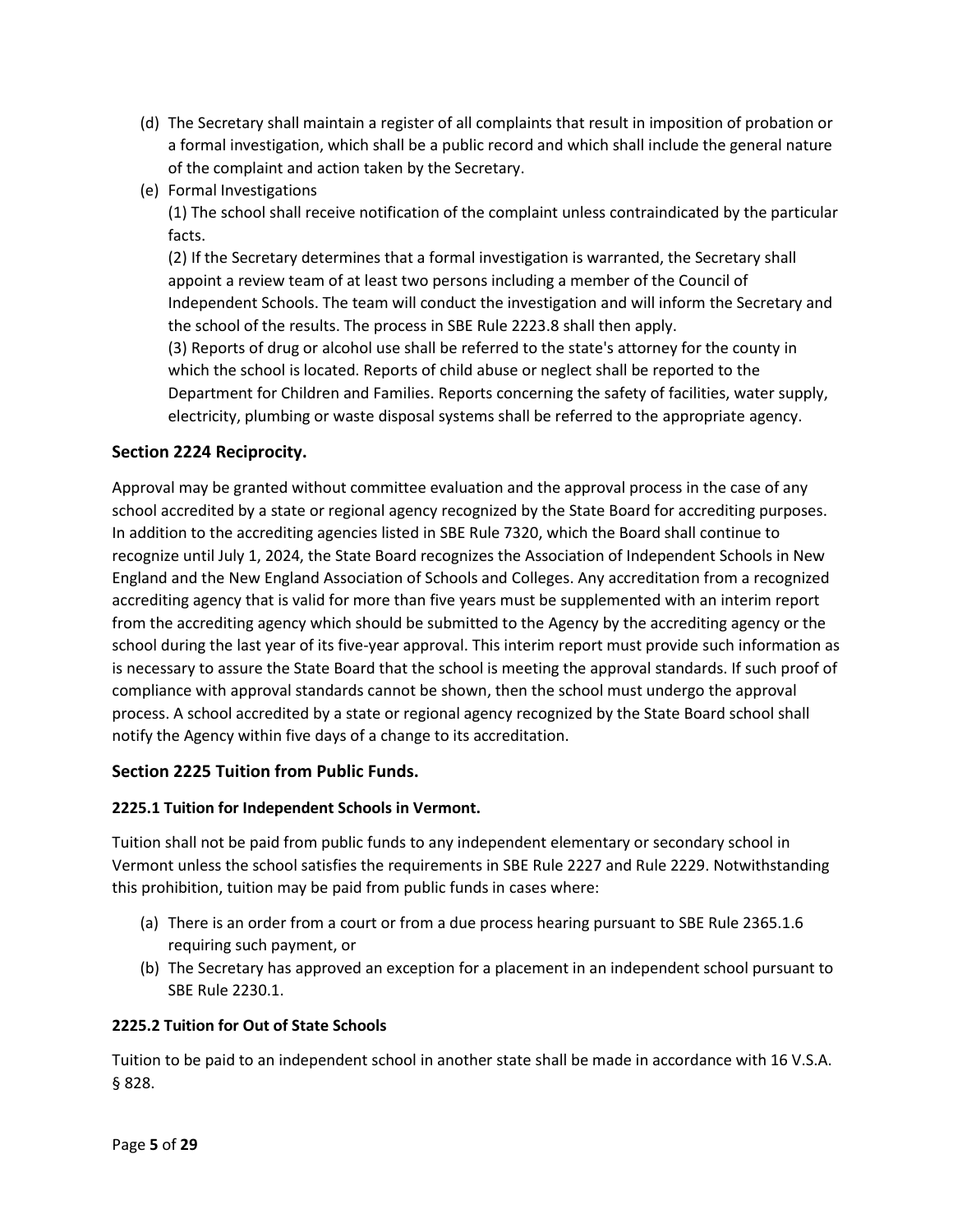## **Section 2226 Application.**

An application for initial approval or renewal of approval shall contain the following:

2226.1 The name and address of the school.

2226.2 A statement of the school's philosophy and purpose.

2226.3 A description of the school enrollment including a statement of how it is designed to serve children with disabilities.

2226.4 A description of the plan of organization for the school including its governance, faculty, and student body, and the names and addresses of the governing board.

2226.5 A description of the curriculum, methods of instruction, evaluation procedures and special services that the school has designed to achieve its educational objectives and to provide a minimum course of study as defined in 16 V.S.A. § 906.

2226.6 Demonstration that the school substantially complies with all statutory requirements for approved independent schools, with documentation of the following:

(1) A statement of nondiscrimination, posted on the school's website and included in the school's application materials, that is consistent with the Vermont Public Accommodations Act, Title 9 Vermont Statutes Annotated, Chapter 141 and the Vermont Fair Employment Practices Act, Title 21 Vermont Statutes Annotated, Chapter 495.

(2) An assurance, signed by the Head of School, that the school complies with the Vermont Public Accommodations Act in all aspects of the school's admissions and operations.

(3) A description of physical facilities including plant, materials, and equipment and assurances that the facilities meet all applicable State and federal requirements.

2226.7 Evidence of compliance with local, State, and federal requirements pertaining to the health and safety of students.

2226.8 Statements regarding professional staff including:

2226.8.1 Professional Staff qualifications.

(1) A job description for each position or a statement describing training, experience, and degree(s) required for each position.

(2) A resume, vita, or description of appropriate qualifications for each current staff member.

- (3) Current assignment of each professional staff member.
- 2226.8.2 Professional Staff Development.
	- (1) A general statement of the institution's expectations for professional growth of staff.

(2) A statement describing the school's inservice training and financial and other support

given to staff for professional development.

(3) A description of professional development in the prior two years.

2226-8.3 Professional Environment.

- (1) A list of staff and length of service.
- (2) A description of staff meetings.

(3) A description of other staff duties that are not related to teaching or administration duties.

(a) 2226.9 Evidence of financial capacity, which may be shown by one of the following: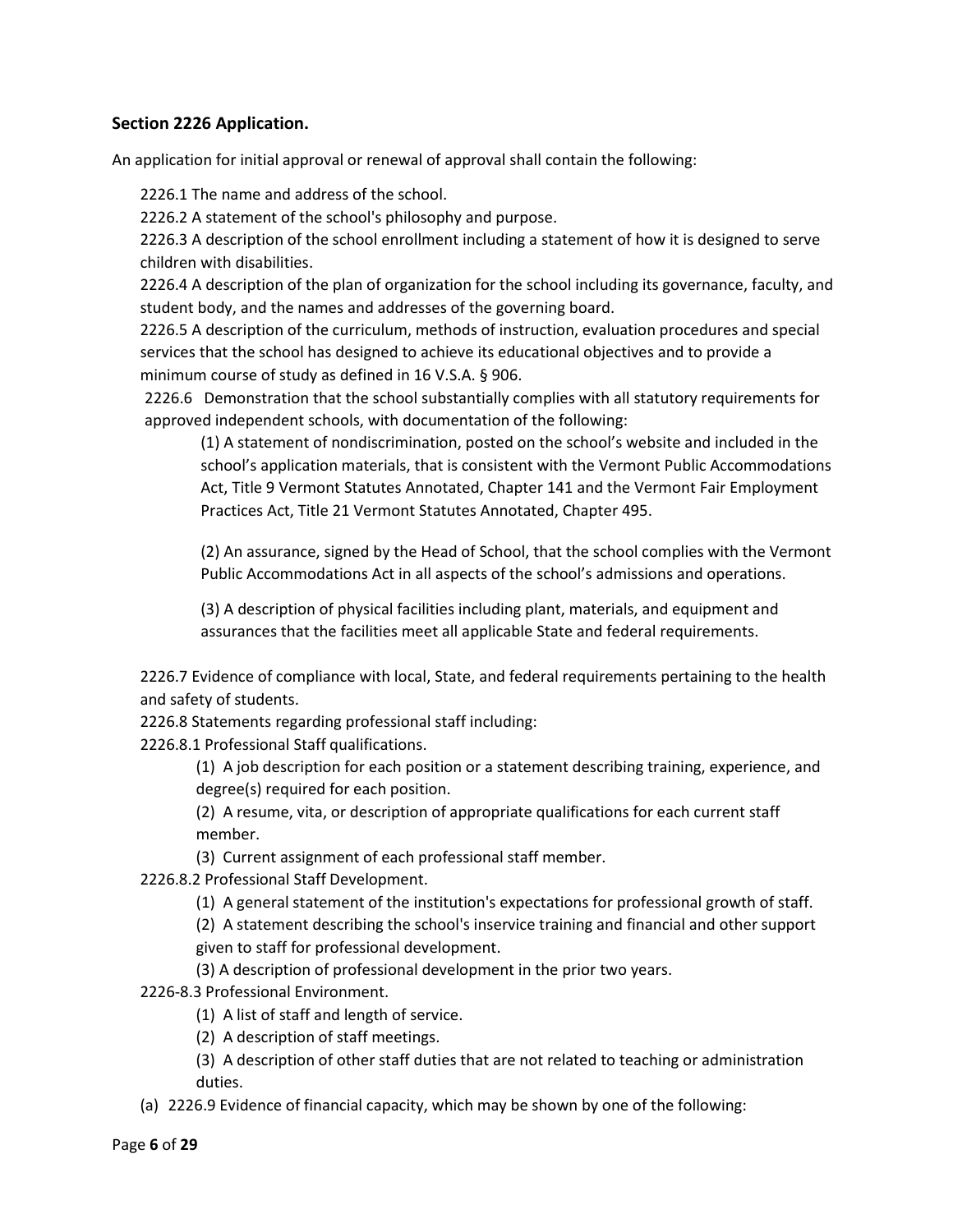- (1) An audit letter by a certified accounting firm from the present or prior year describing financial capacity;
- (2) A notarized letter summarizing the financial status within the present or prior fiscal year signed by the board of directors or governing body;
- (3) An audit from the present or prior fiscal year performed by a certified accounting firm; or
- (4) A statement of financial capacity of a private, state, or regional agency recognized by the State Board for accrediting purposes concerning the school's financial capacity.
- (b) 2226.10 The school calendar.
- (c) 2226.11 Copies of publications for distribution to applicants for admission including the statement required by 16 V.S.A. § 166(b)(3).

## **Section 2227 Approval.**

The Board shall approve an independent school that offers elementary or secondary education if it finds, after opportunity for hearing, that the school provides a minimum course of study pursuant to 16 V.S.A. § 906 and that it substantially complies with the Board's rules for approved independent schools.

In order to be approved, an independent school that operates a boarding program, enrolls students as boarding students, or operates a residential treatment program shall be accredited by a state or regional agency recognized by the State Board for accrediting purposes or shall be licensed as a residential child care facility by the Department for Children and Families. This requirement does not apply to an independent school that enrolls only day students.

The Board shall make the following findings prior to approval:

2227.1 The description of the school in the approval application is accurate.

2227.2 The course of study offered is adequate to meet the educational purposes of the school and to provide a minimum course of study that is age and ability appropriate.

2227.3 The school has available support services necessary to meet the requirements of a minimum course of study and its educational purposes, including library services, administrative services, guidance and counseling services, and a system of records by which student progress may be assessed.

2227.4 The school has classroom, laboratory, library, and other facilities necessary to operate its program.

2227.5 The school employs professional staff who are qualified by training and experience in the areas in which they are assigned as measured by the following:

2227.5.1 For teachers, a minimum of a bachelor's degree in their field of instruction or substantially equivalent time in training and experience in their field of instruction. 2227.5.2 For all professional staff, relevant experience and/or training in other programs not

related to teaching or administrative duties to which they are assigned.

2227.6 The school has an adequate program of continuing professional staff development as demonstrated in the application.

2227.7 The school employs a sufficient number of professional staff for the population served.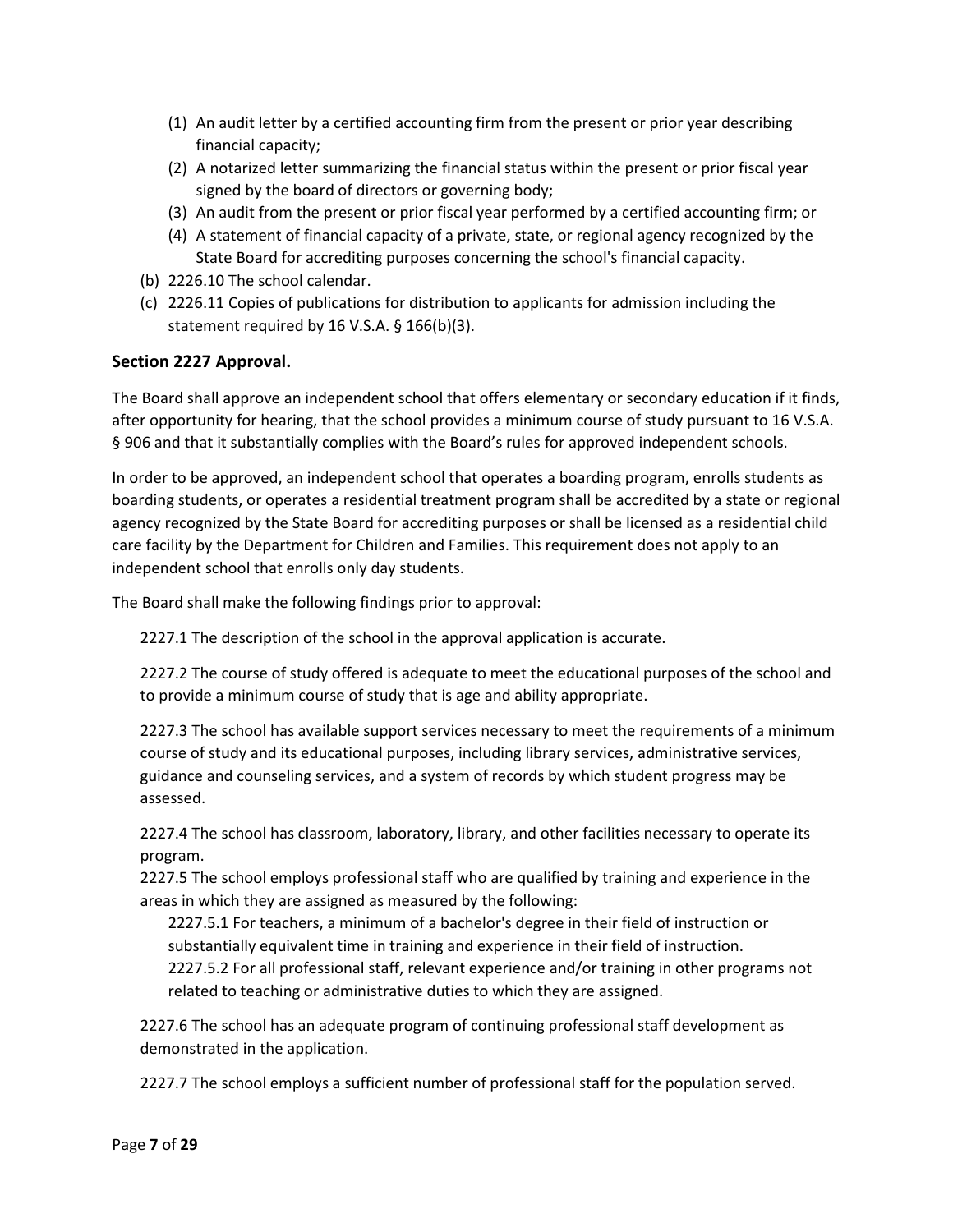2227.8 The school substantially complies with all statutory requirements for approved independent schools and the Board's rules for approved independent schools including nondiscrimination in admissions and operations and requirements relative to its facilities, fire drills, and the immunization of its students against disease.

2227.9 The school maintains a register of the daily attendance of each of its enrolled students.

2227.10 The school maintains an operating schedule that includes a total number of instructional hours each year that is not less than that required of a public school serving the same grades.

2227.11 The school has the financial capacity to carry out its stated objectives for the period of approval. For purposes of these rules, "financial capacity" means that anticipated revenue and funds on hand are sufficient to meet a school's stated objectives.

2227.12 The school complies with the requirements of 16 V.S.A. §255 relating to criminal record checks and checks of the Child Protection Registry and the Vulnerable Adult Abuse, Neglect, and Exploitation Registry.

2227.13 For schools that receive public tuition, the school complies with requirements concerning nondiscriminatory school branding as dictated by the Secretary.

## **Section 2228 Length of Approval.**

The State Board may grant initial approval for not more than two years, and renewal of approval for not more than five years.

### **Section 2229 Approval to Receive Public Tuition, Special Education Approval.**

**2229.1 Enrollment: Requirements for Approved Independent Schools, Students, and LEAs.**

a) Each approved independent school shall maintain and follow a written enrollment policy which, at minimum, shall provide the following:

1) The student or the parent of a student seeking to attend the approved independent school shall voluntarily submit an application;

2) Any special considerations or requirements for a student's acceptance for enrollment, none of which shall disadvantage a student based on the student's membership in a protected class, the student's actual or suspected disability, or the student's socioeconomic status;

3) If the student satisfies the other special considerations or requirements of the school's enrollment policy, the school shall accept the student as a candidate for admission;

4) Candidates for admission shall be accepted for enrollment in a non-discriminatory manner. No student shall be denied acceptance for enrollment if the reason for denial is that the student is disabled as defined in section 504 of the Rehabilitation Act of 1973 as amended or that the student is in need of special education services. No student shall be denied acceptance for enrollment on the basis of race, creed, color, national origin, marital status, sex, sexual orientation, or gender identity or any other classification protected by federal or state law.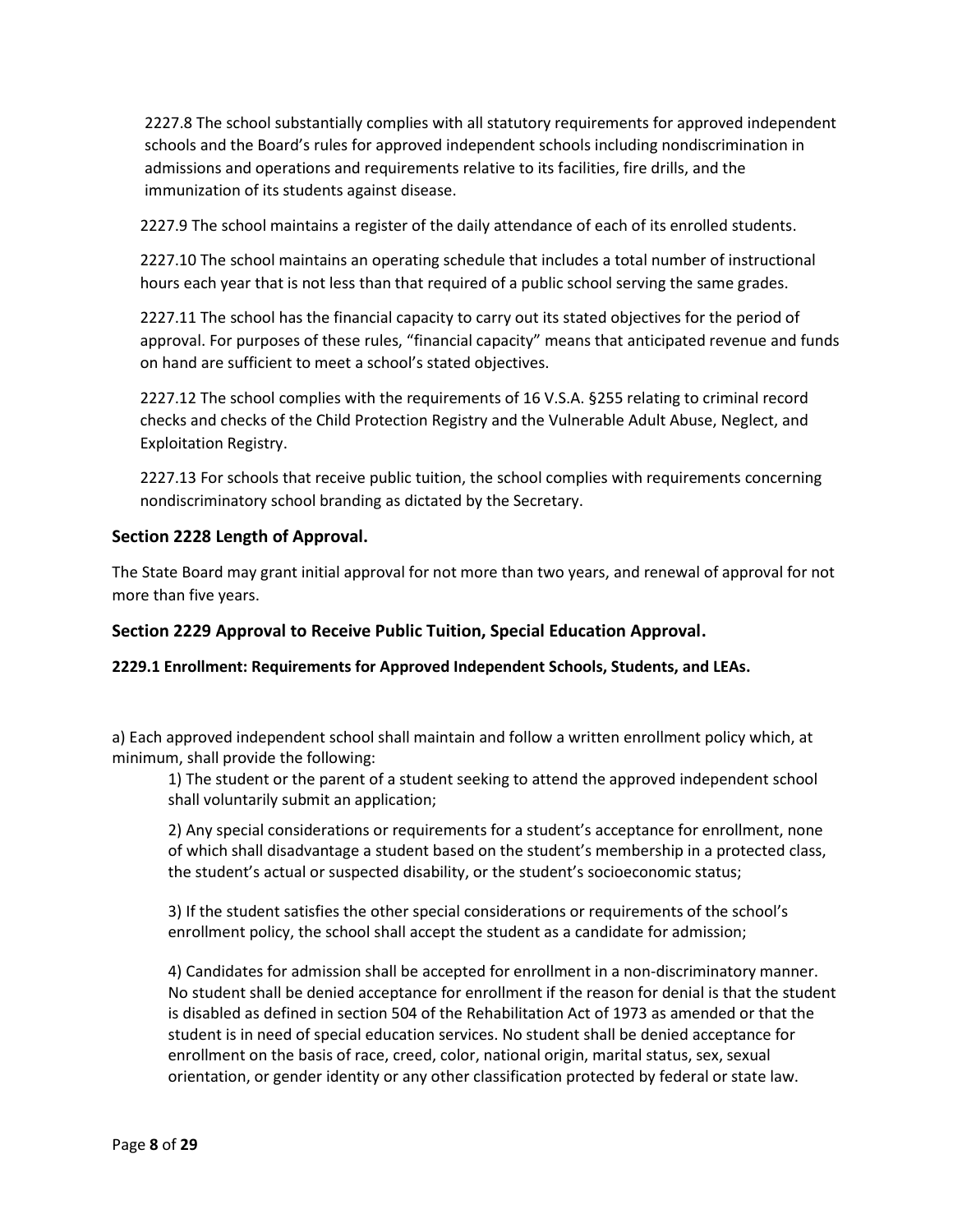b) Upon the student's acceptance for enrollment, the student's IEP team shall meet to determine how the student's services shall be provided. The approved independent school and the LEA shall follow the procedures in 2229.4, after which the student shall be enrolled in the approved independent school or, upon the decision of the hearing officer in Rule 2229.4(f), below, the IEP team shall consider an alternative enrollment for the student.

c) When a publicly funded student seeks to attend an approved independent school after the start of the school year, the student shall be provisionally enrolled consistent with the procedures in Rule 2229.4, during which time the LEA of residence shall agree to pay tuition on the student's behalf until the procedures in 2229.4 have been completed and the student is enrolled, or until the hearing officer issues a decision pursuant to subsection Rule 2229.4(f), below.

d) This Rule, 2229.1, shall not apply to a therapeutic independent school.

## **2229.2 Staffing.**

An approved independent school is not required to demonstrate that it has the resources to serve every category of special education as defined under Board rules in order to be approved or retain its approval to receive public funding for general tuition. Therapeutic independent schools shall have the capacity to serve the needs of students they are designed to serve.

The Secretary shall establish minimum standards of services for students receiving special education services in independent schools in Vermont.

### **2229.3 Assurances.**

The independent school shall demonstrate that it has the ability to serve all students with disabilities by:

- (a) Demonstrating an understanding of special education requirements, including:
	- (1) Provision of a free and appropriate public education in accordance with federal and State law.
	- (2) Provision of education in the least restrictive environment in accordance with federal and State law.
	- (3) Characteristics and educational needs associated with any of the categories of disability or suspected disability under federal and State law.
	- (4) Procedural safeguards and parental rights, including discipline procedures, specified in federal and State law.
- (b) Committing to implementing the IEP of an enrolled student with special education needs, providing the required services, and appropriately documenting the services and the student's progress.
- (c) Employing or contracting with staff who have the required licensure to provide special education services.
- (d) Agreeing to communicate with the responsible LEA concerning:
	- (1) Development of, and any changes to, the IEP.
	- (2) Services provided under the IEP and recommendations for a change in the services provided.
	- (3) The student's progress.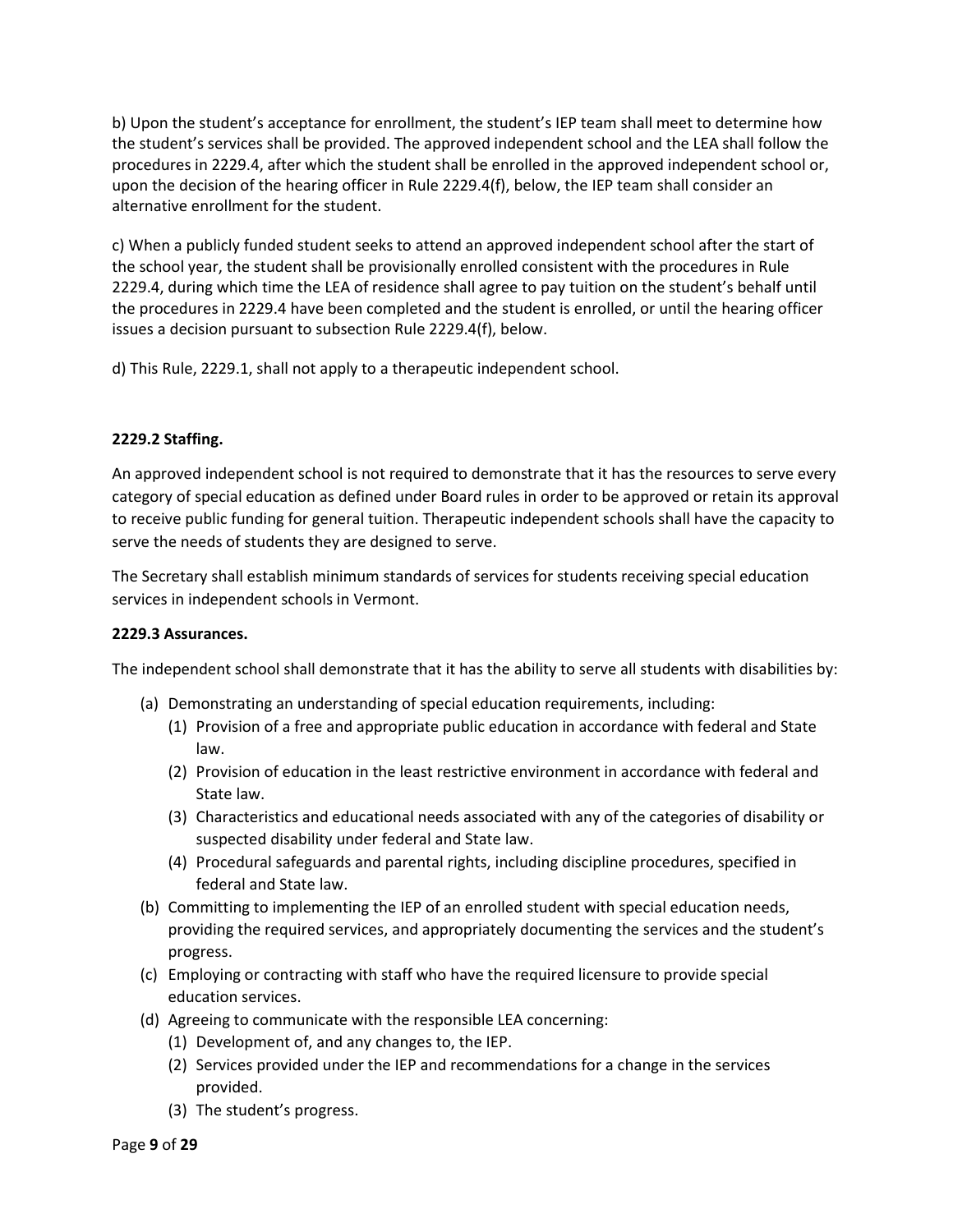- (4) Maintenance of the student's enrollment in the independent school.
- (5) Identification of students with suspected disabilities.

Committing to participate in dispute resolution as provided under federal and State law.

## **2229.4 Procedure for Ensuring the Provision of Special Education Services to Publicly Funded Students in Approved Independent Schools.**

a) Upon the acceptance for enrollment of a student with an individualized education program in an approved independent school, the LEA of the student's residence shall convene an IEP or 504 team meeting within 30 days. When practical, the meeting shall be held prior to the start of the academic year in which the student is enrolled. The Independent School shall designate personnel to participate in the IEP or 504 meeting. At the meeting, the team, which includes the parent, and the student where appropriate, shall determine how to ensure the provision of a free and appropriate public education in accordance with the student's IEP.

b) The LEA and the approved independent school together with the student's IEP team shall work collaboratively to ensure the student's services are provided in accordance with state and federal law.

c) For placement purposes under the IDEA, the IEP team shall ensure the IEP process reflects the student's choice of enrollment in the approved independent school, notwithstanding SBE Rule 2354.3(a)(2). In this context, "placement" refers not to the specific site of the educational placement, but to the provision of special education and related services.

d) The student's special education and related services shall be provided in the least restrictive environment.

e. To ensure the provision of services in the student's IEP, the approved independent school and the LEA may use any or all of the methods listed below to ensure the provision of those services, including:

1. The approved independent school recruiting and hiring special educator or other professional or paraprofessional staff;

2. The approved independent school contracting directly with service providers to provide the services at the independent school if the services are not otherwise available at the independent school.

3. The approved independent school contracting with the LEA to provide the services;

4. The LEA providing the services at a public school operated by the LEA or another public school.

f. If there is a dispute between the LEA and the approved independent school over whether the student's special education services can be provided in accordance with the student's IEP at the Independent School or otherwise, the LEA shall initiate a hearing before an independent hearing officer, the costs of which shall be borne equally between the LEA and the Independent School, within 30 days of the impasse.

g. If the hearing officer determines the approved independent school cannot meet the student's special education needs, the LEA shall immediately convene an IEP meeting to consider alternatives.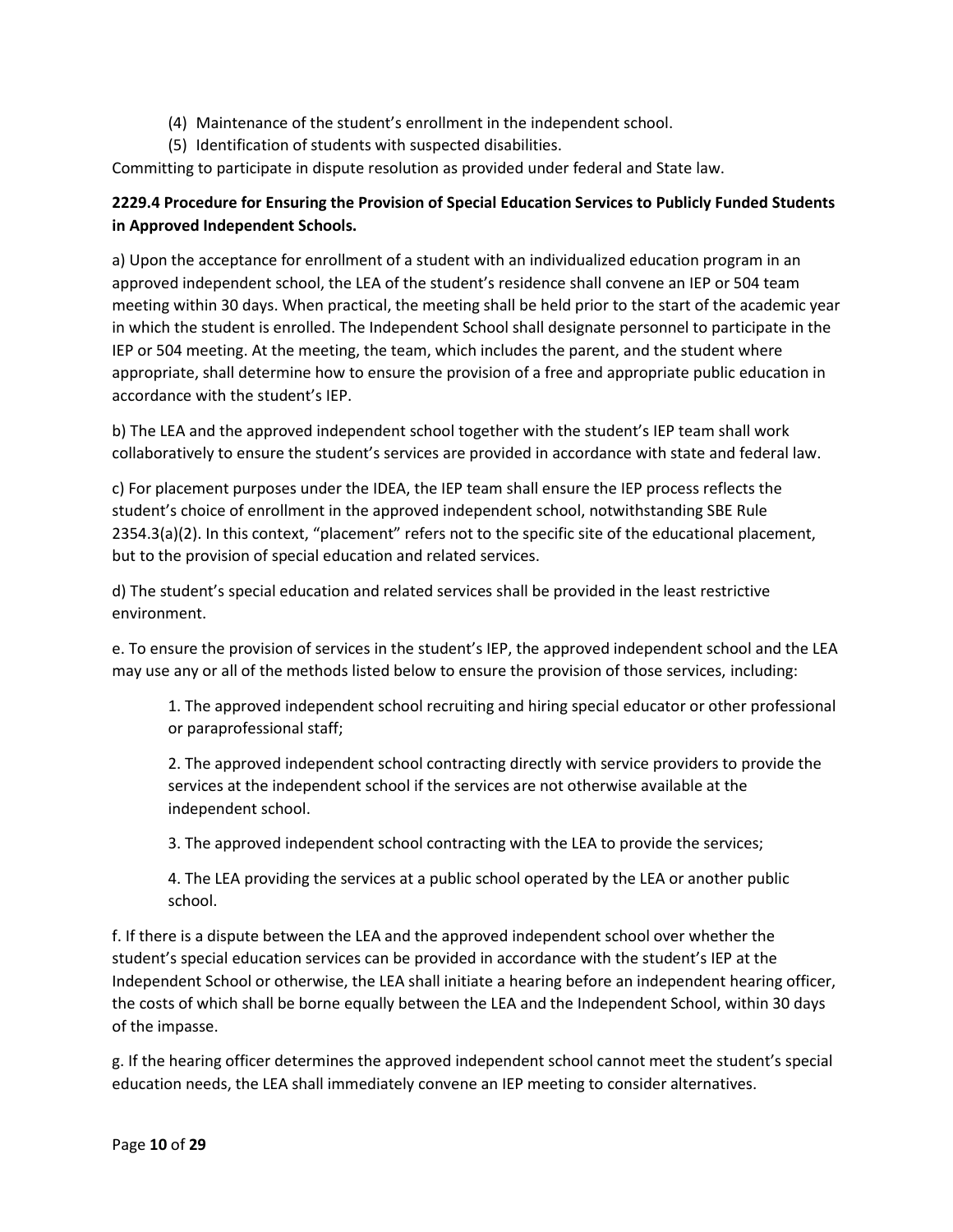1. The approved independent school shall not be subject to any disciplinary action or revocation of its approval by the Board under Rule 2223.8 due to its failure to enroll or continue to enroll the student.

h. This Rule, 2229.4, shall not apply to a therapeutic independent school.

## **2229.5 Out-of-State Programs.**

- (a) Unless otherwise determined by the Board, in order for an out- of-state independent school to be approved to receive public funds for special education purposes by the Board, the school shall be approved by the host state for the purpose of providing special education and related services to children with disabilities within that state. Any limitation by the host state on an independent school's special education approval, such as by category of disability served, or other comparable standard, shall also apply to the school's special education approval in Vermont.
- (b) Rates paid for tuition, room, and board for students receiving special education in out-of-state schools shall not exceed the allowable costs approved by the authorized body in the state where the school is located, except in exceptional circumstances approved by the Secretary.

## **2229.6 Approval Procedures to Receive Public Funds.**

- (a) Application for public funds approval shall be made at the time of application under Rule 2200. An independent school that has already obtained independent school approval from the Board may at any time submit an application for public tuition approval to the Secretary.
- (b) Application for special education funding approval shall be submitted in writing to the Secretary in accordance with the format prescribed by the Secretary.
- (c) The procedures for public tuition approval shall be the same as those for approval in accordance with SBE Rule 2223. To the extent possible, these procedures shall occur simultaneously.

### **2229.7 Notification.**

After receiving approval for public tuition, an independent school shall notify the Secretary within a reasonable time of any significant changes to its special education program, professional staff, governance, financial capacity, or facilities. The Secretary may, upon such notification, gather additional information from the school, including by means of a site visit. As a result, the Secretary may return to the Board for a change in the school's approval for public tuition purposes. If the Secretary petitions the Board for a change to an independent school's approval for public tuition purposes, the Council of Independent Schools and the subject independent school shall be notified and have an opportunity to be heard by the Board. If the school disagrees with the proposed change to its approval for public tuition purposes, the Board shall hear the matter in accordance with the requirements of SBE Rule 1230, et seq.

### **2229.8 Minimum Level of Service.**

Independent schools that are approved for public tuition purposes shall be deemed to offer a minimum standard of service to a child, as required by 16 V.S.A. § 2973, if those services are offered according to a written agreement with the sending responsible agency, as required by SBE Rule 2231.

## **Section 2230 Placement Prohibition.**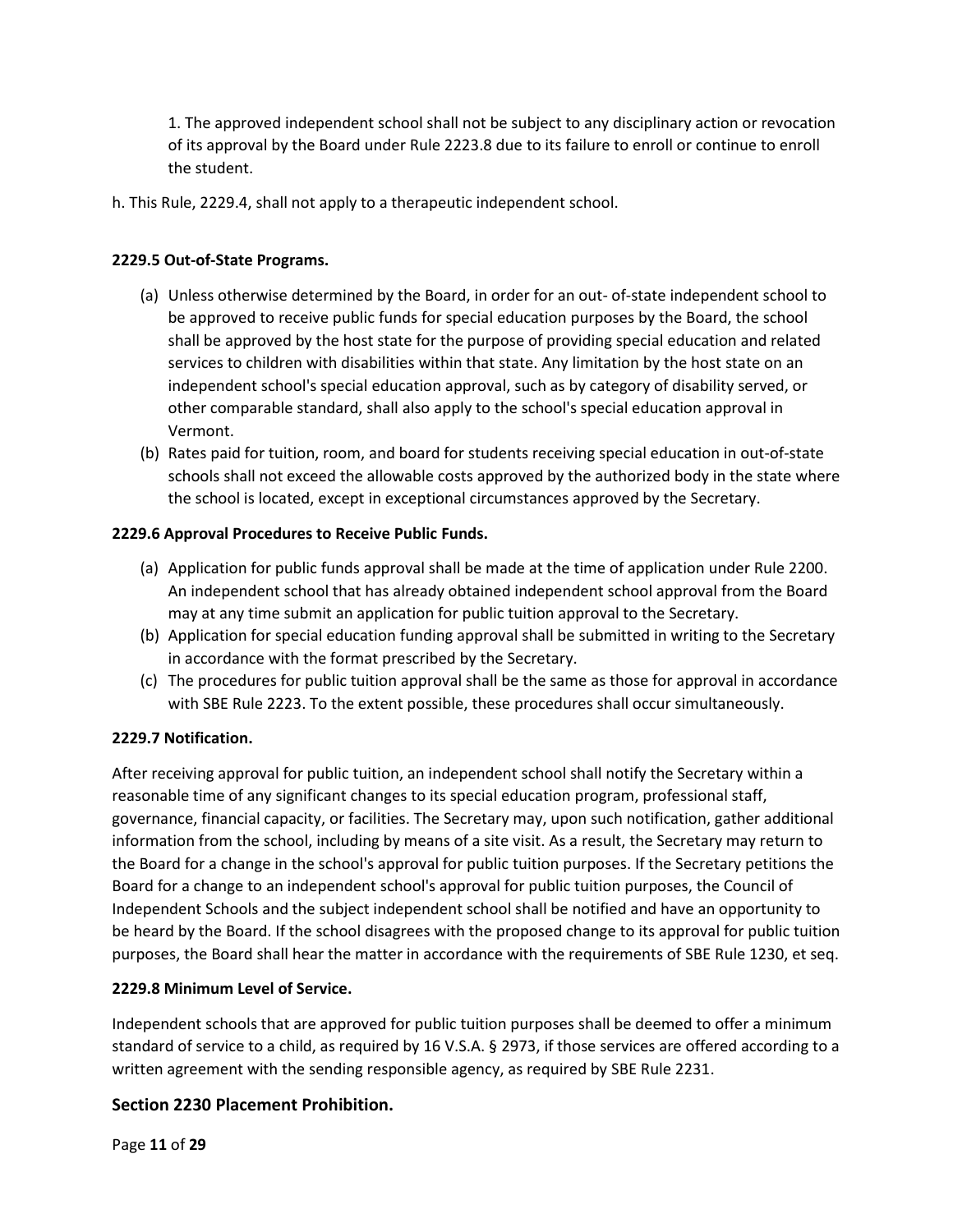No responsible agency, as defined by SBE Rule 2360.3, or LEA shall make a special education placement in an independent school that has not been approved to receive public tuition pursuant to the conditions in Rule 2229, unless the placement is pursuant to:

- (a) Rule 2230.1;
- (b) A court order; or
- (c) A hearing officer's order.

## **2230.1 Exceptional Circumstances - Approval Process.**

Upon application by a responsible LEA, the Secretary may permit, in exceptional circumstances, a special education placement in an independent school that is approved pursuant to SBE Rule 2223, but that has not been approved to receive public tuition. In instances in which the Secretary grants such approval, tuition and associated otherwise allowable costs shall be reimbursable under subchapter 2 of Chapter 101 of Title 16 of the Vermont Statutes Annotated. Any person aggrieved by the Secretary's decision may file an appeal with the State Board pursuant to 16 V.S.A. § 828.

- (a) Exceptional circumstances exist when:
	- (1) After reasonable efforts, the LEA cannot locate an appropriate public or independent school approved for special education purposes pursuant to SBE Rule 2229 to serve children with the category of disability under which the child was determined to be eligible for special education; and
	- (2) The proposed placement is deemed appropriate by the child's IEP team.
- (b) The Secretary may specify conditions under which the placement is to be carried out.

## **Section 2231 Written Agreements Required.**

### **2231.1 Agreement as to Costs.**

- (a) In order to obtain approval to receive public tuition, an independent school shall assure the State Board that prior to enrolling a child with an IEP who is placed in the independent school as an appropriate placement and least restrictive environment by the student's IEP team, the school will enter into a written agreement with the LEA committing to the requirements set forth in SBE Rule 2229.3 and ensuring that qualified school personnel will attend planning and all IEP meetings for the student. The agreement shall outline tuition, room, board, and other costs associated with the child's attendance. For children on an IEP who are placed by a state agency or a designated community mental health agency, or any other agency defined by the Secretary, in accordance with 16 V.S.A. § 2948, the agreement shall be with the Secretary. In the instance of an emergency placement, such provisions shall be agreed upon within 30 days of the child's enrollment.
- (b) The Secretary shall consult with independent schools in Vermont and determine maximum rates for tuition, and room and board for residential placements. These rates shall be published each year by November 30. Any amount charged by an approved independent school for tuition shall not exceed the school's actual or anticipated costs of providing special education services to the student and shall not exceed the maximum rates set by the Secretary, provided that the Secretary may permit charges in excess of the maximum rates if the Secretary deems it warranted.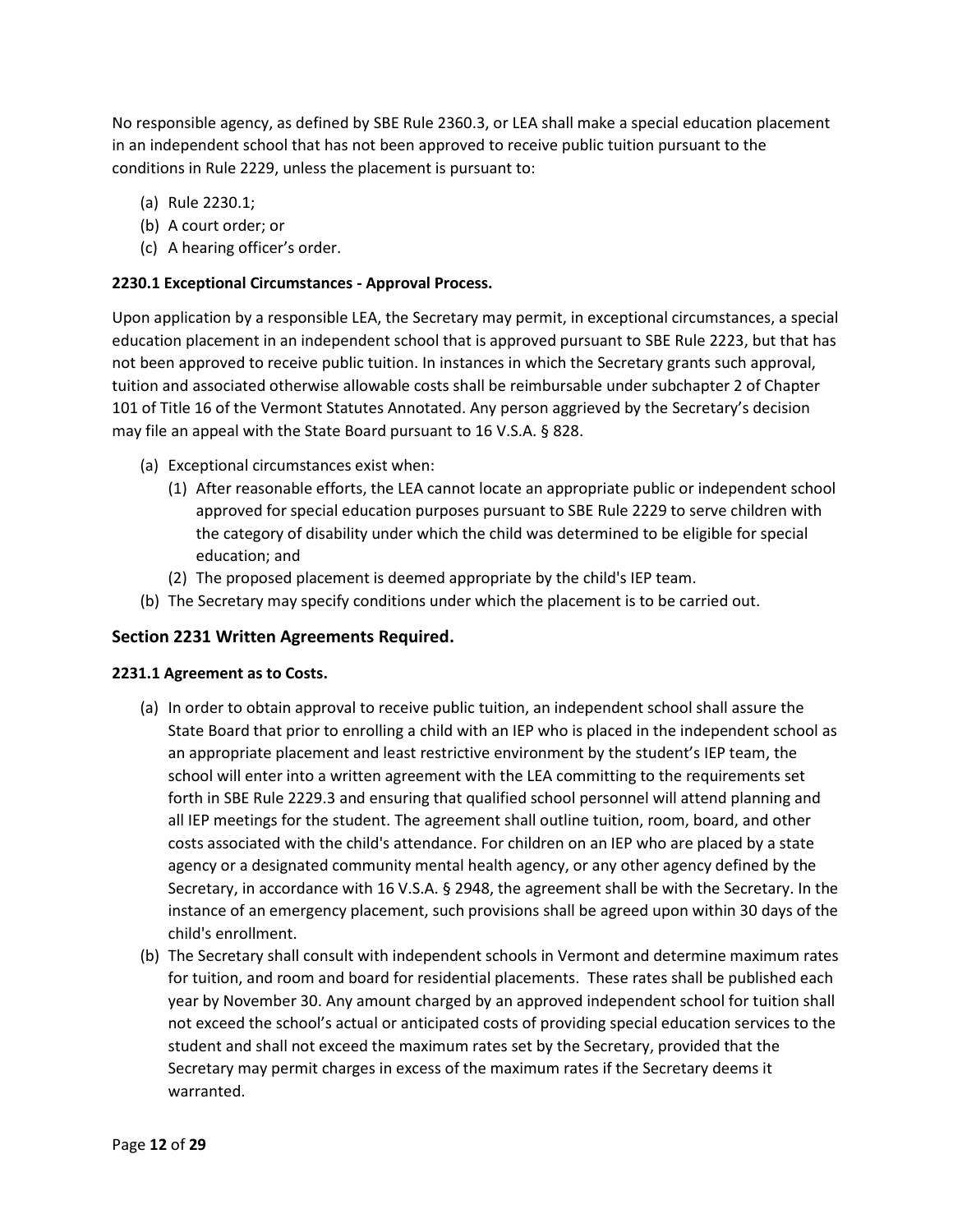- (c) An approved independent school that enrolls a student with an IEP pursuant to Rule 2229.1 may bill the responsible LEA for the excess special education costs beyond those covered by general tuition. Reimbursement of the excess costs shall be based on the direct-cost rates approved by the Secretary for services actually provided to the student consistent with the Agency of Education Technical Manual for special education cost accounting.
- (d) An approved independent school that enrolls a student under SBE Rule 2229.1 shall provide documentation to the Secretary in order to ensure that the amounts charged are reasonable in relation to special education services provided by the school.

### **2231.2 Agreement as to Non-Instructional Services.**

In order to obtain approval to receive public tuition, an independent school shall assure the Board that within thirty days of enrolling a child with an IEP, the school will enter into a written agreement with the sending LEA or other responsible agency as to the division of responsibility for performance of noninstructional services, including compliance with special education procedural requirements. For children placed by a state agency or a designated community mental health agency, or another agency defined by the Secretary, this agreement shall be with the LEA that has educational planning responsibility for the child.

## **Section 2232 Rate Approval for Therapeutic Approved Independent Schools.**

- (a) The Secretary shall set, after consultation with independent schools, the maximum tuition rate to be paid by the Agency and supervisory unions or school districts to therapeutic independent schools. The rate for each therapeutic independent school shall be no more than the costs that are reasonably related to the level of services provided by the school.
- (b) If a therapeutic independent school does not submit an application for rate approval by November 15, the most recent approved rate will be in effect for the following school year. The Secretary may review an approved rate at any time. An approved rate may be reviewed at any time on request of the school based on extraordinary circumstances. Therapeutic schools will supply information as requested by the Secretary.
- (c) A therapeutic school's most recently approved rate shall be adjusted annually by the Secretary according to the National Income and Product Accounts (NIPA) Implicit Price Deflator for State and Local Government Consumption Expenditures and Gross Investment as reported by the U.S. Department of Commerce, Bureau of Economic Analysis. The Secretary shall announce the inflation rate to allow for sufficient time for submission of an application for approval of a new rate under subsection (d) in the event the therapeutic school determines such an application is needed. The annually-inflated rate shall become the most recently approved rate.
- (d) A therapeutic school requesting a new rate shall submit an application for approval of a new rate to the Secretary by November 15 for tuition, related services, room, and board based upon the actual or anticipated costs that are reasonably related to providing educational services. Schools that also receive rates from the Agency of Human Services shall submit an application for approval of a new rate to the Secretary by May 1. Reported costs shall be only those that are net of other available restricted revenue sources. To demonstrate that the rate requested by the therapeutic school meets this standard, the therapeutic school shall submit to the Secretary the following: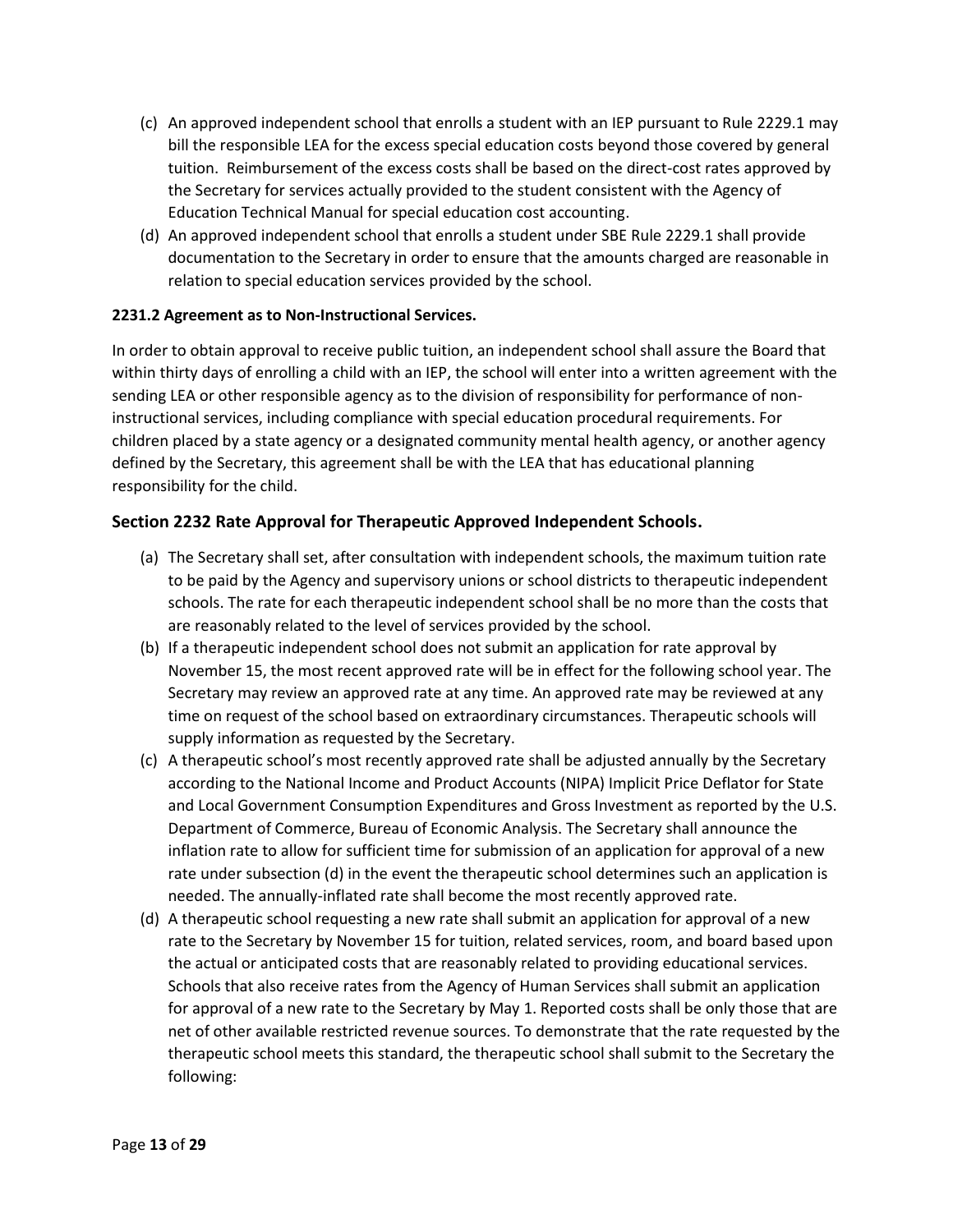- (1) Costs for each of the following categories, reported at the general ledger account description level, submitted in accordance with the Generally Accepted Accounting Principles published by the Financial Accounting Standards Board:
	- (A) Salaries for all employees and full-time equivalents as applicable
	- (B) Program-related Contractual Services
	- (C) Operations-related Contractual Services
	- (D) General Operating
	- (E) Program
	- (F) Travel/Transportation
	- (G) Building Direct
	- (H) Building Allocated
	- (I) Admin I Allocated
	- (J) Admin II Allocated
	- (K) Fringe Allocated
- (2) The school's proposed operational capacity, which shall be supported by a narrative that describes how the proposal reflects relevant circumstances including three-year historic enrollment, student acuity or changes in student acuity, availability of faculty and staff, physical space, anticipated demand for placements or change in anticipated demand for placements, and other considerations.
- (e) A therapeutic school submitting an application for rate approval for the first time may submit the application at any time pursuant to this subsection.
- (f) If the Secretary determines an application for new rate approval submitted under subsection (d) is incomplete, then the therapeutic school shall have 10 working days to complete the application following notice that its application is incomplete.
- (g) The Secretary shall evaluate each element of the application for new rate approval submitted pursuant to subsection (d) and determine whether the school has demonstrated that the cost associated with each element is reasonably related to the level of services provided by the school. In determining whether a cost is reasonably related to the level of services, the Secretary will consider the following: direct-cost rates approved by the Secretary pursuant to 16 V.S.A. § 2973(b), costs approved for other therapeutic schools, regional differences in costs, demonstrated difficulty filling certified or licensed positions, tenure of faculty and staff, student acuity, educational model, students' need for stability in educational placement, and other aspects of program and student need documented in the application. Prior to conducting cost comparisons with applicant data, the Secretary shall:
	- (1) Establish standards for developing and applying a database of comparable information to be utilized in rate determinations, and publish the standards on the Agency's website.
	- (2) Annually update the database of comparable information.
	- (3) Implement a procedure to document and retain the process and basis for each determination, including the comparable data applied.
- (h) The Secretary shall determine the rate on a per-student basis by dividing the total costs determined in subsection (g) by the school's approved operational capacity, which shall be determined by the Secretary from the information provided in subsection (d)(2).
- (i) The Secretary shall notify a therapeutic school that has submitted an application for new rate approval pursuant to subsection (d) of the final rate approval by January 15.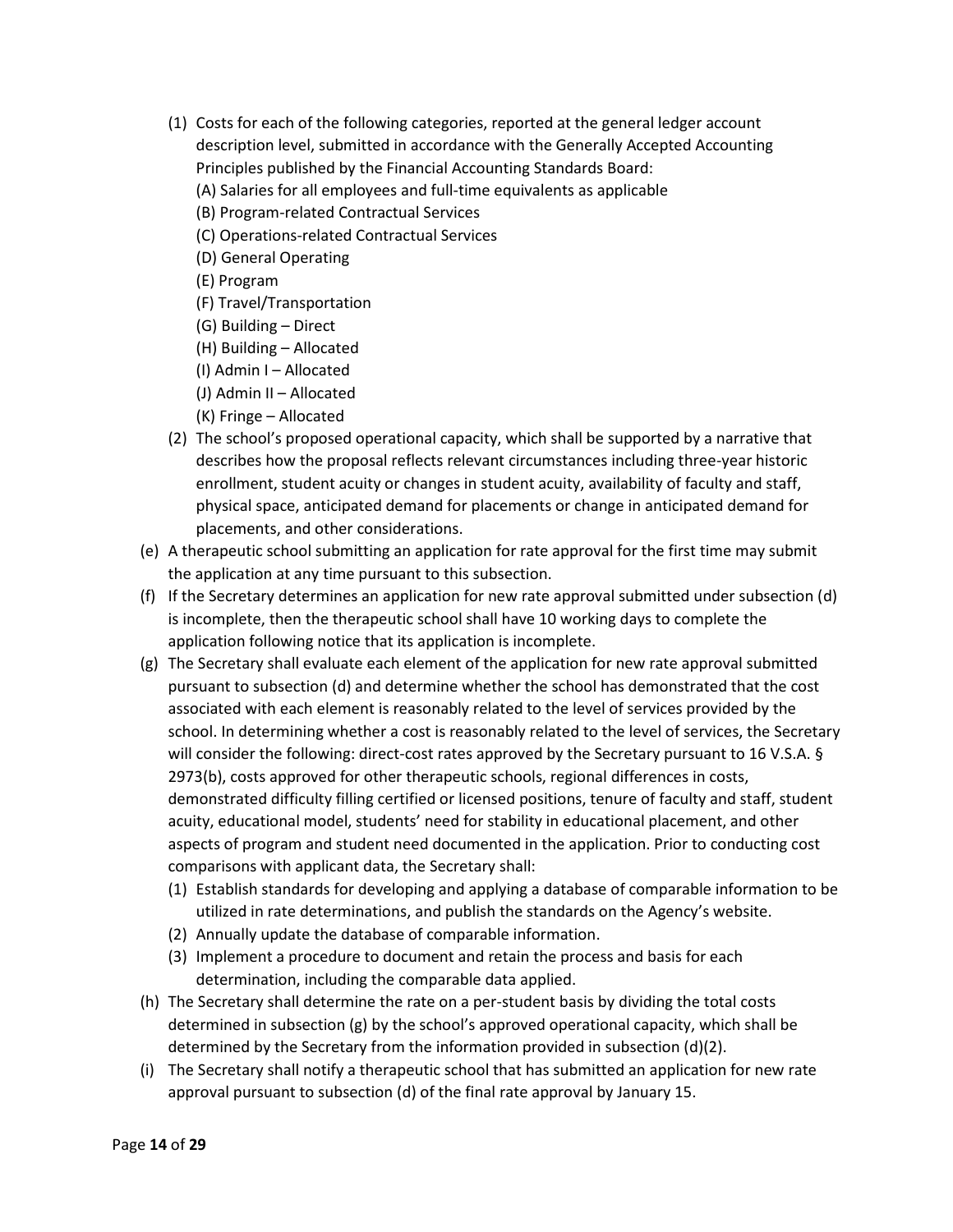- (j) After the Secretary approves a rate for a therapeutic school, the school shall not exceed that rate until such time as a new tuition rate is approved by the Secretary. In the case of a service required by a student's IEP that is not included within the school's approved rate, the LEA shall decide whether to contract for the service with the therapeutic school. The LEA shall provide notice of its decision to the Secretary within 5 days.
- (k) A therapeutic school that is not satisfied with the final rate may request reconsideration by the Secretary. Requests for reconsideration shall be made in writing to the Secretary within 30 days of the final rate approval. Upon receiving the Secretary's answer regarding reconsideration, if the therapeutic school is not satisfied, it may file an appeal with the State Board in accordance with the requirements of SBE Rule 1230, et seq. Alternatively, a therapeutic school may appeal to the State Board pursuant to SBE Rule 1230, et seq. without first seeking reconsideration by the Secretary. The State Board's determination of the appeal shall be final.

## **2233 Standards and Regulations.**

The State Board shall afford the opportunity for approved independent schools to participate in the development and revision of State standards that apply to independent schools.

## **CORRECTIONS PROGRAMS**

## **Section 2234 Corrections Education Program.**

To the extent applicable, the Secretary shall conduct a review of the Corrections Education Program in accordance with the procedures and standards contained within Rules 2220 through 2229.

### **TUTORIAL PROGRAMS**

### **Section 2235 Approval of Tutorial Programs.**

Statutory authority: 16 V.S.A. § 828.

### **2235.1 Definitions.**

"Tutorial program" means education provided to a student who is placed in a short-term program that is not administered by a LEA. The purpose of the program is to provide evaluation and/or treatment. This does not include home based tutorials, programs operated by a public school or collaborative, or a program of an independent school that has been approved under 16 V.S.A. § 166. The average length of stay for children in a tutorial program shall be not more than six months. The Secretary may waive the average length of stay time period for individual programs, based upon needs of the children served by the program.

### **2235.2 Procedures for Approval**

### **2235.2.1 Application**.

An application for approval or renewal of approval as a tutorial program shall include the following:

- (a) Name, address, telephone number of the tutorial program.
- (b) Name of the Chief Executive Officer or contact person.
- (c) A statement of the tutorial program's purpose and objectives.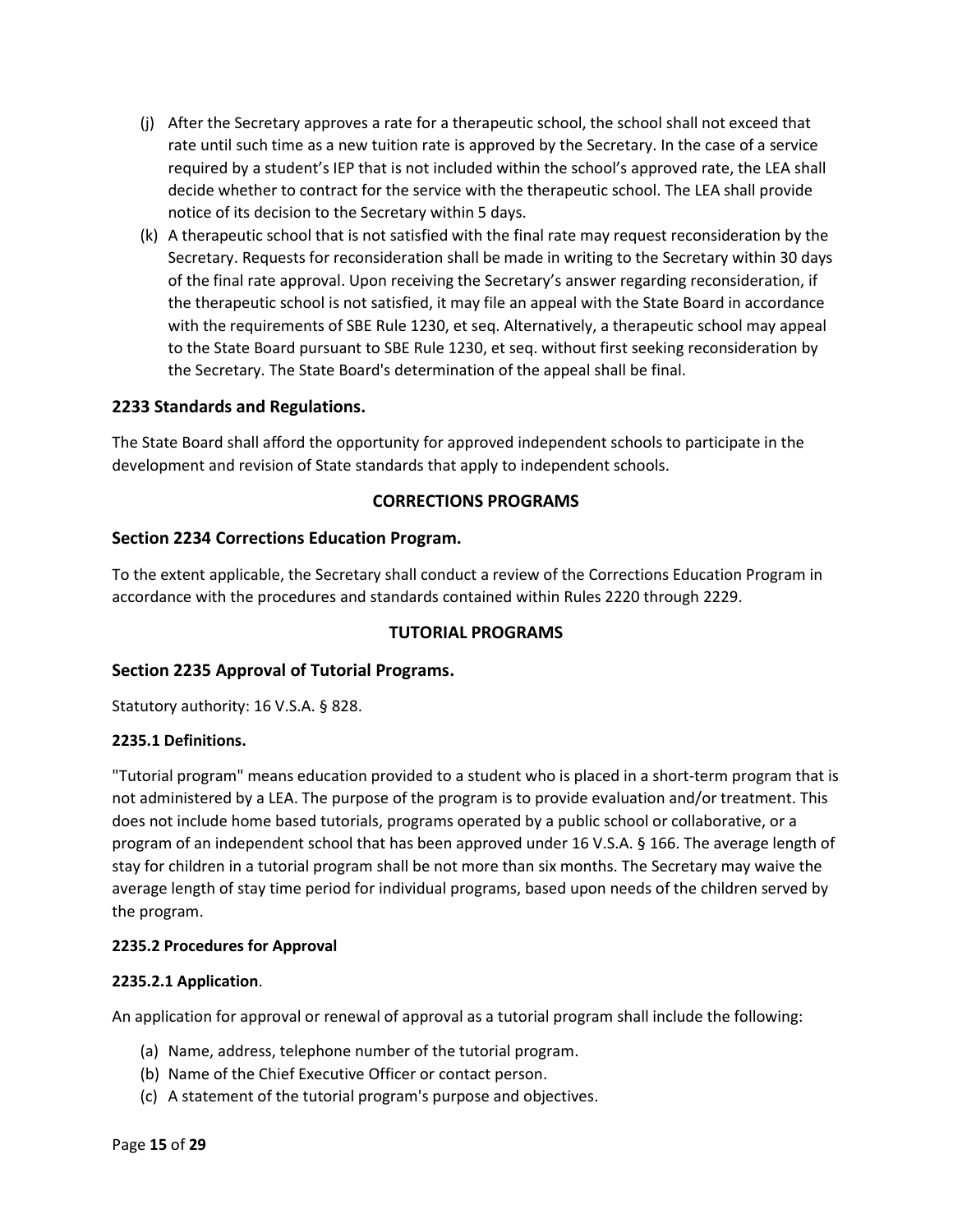- (d) A description of the tutorial program's enrollment, including a statement of whom it is designed to serve.
- (e) A description of the plan of organization for the tutorial program.
- (f) A tutorial program calendar.

## **2235.2.2 Review.**

Upon receipt of an application for approval, the Secretary shall appoint a committee of at least two persons to review the application and visit the tutorial program.

### **2235.2.3 Report to the Secretary.**

The appointed committee shall present a written recommendation regarding possible approval to the Secretary. A copy of the recommendation shall be sent to the tutorial program. The applicant shall be given at least 30 days to respond before a recommendation regarding approval or disapproval is made by the Secretary to the State Board.

### **2235.2.4 Board Action.**

The Secretary shall recommend approval or disapproval for action by the State Board at its next regular meeting. Officials of the tutorial program shall be notified of this meeting date.

## **2235.2.5 Term of Approval.**

The State Board may grant approval for a term of not more than two years. The tutorial program shall be approved prior to receiving tuition payments from a public LEA.

### **2235.2.6 Renewal.**

Not less than three months prior to expiration of a tutorial program's approval, the Secretary shall send an application packet and a letter notifying the program when a site visit will occur. The completed application shall be received from the tutorial program not later than 30 days prior to the scheduled site visit.

## **2235.2.7 Denial, Revocation or Suspension of Approval.**

Prior to recommending denial, revocation, or suspension of approval to the State Board, the Secretary shall notify the tutorial program of the reasons for the proposed action and shall afford the tutorial program an opportunity to be heard by the Board. Approval of a tutorial program shall be revoked or suspended by the Board based on a finding that the tutorial program no longer meets the criteria for approval.

### **2235.2.8 Standards and Regulations.**

The State Board shall afford the opportunity for approved tutorial programs to participate in the development and revision of State standards that apply to tutorial programs.

### **2235.3 Criteria for Approval.**

In order for a tutorial program to obtain approval or renewal of approval from the State Board, the program shall meet both the general and special education requirements in the following areas: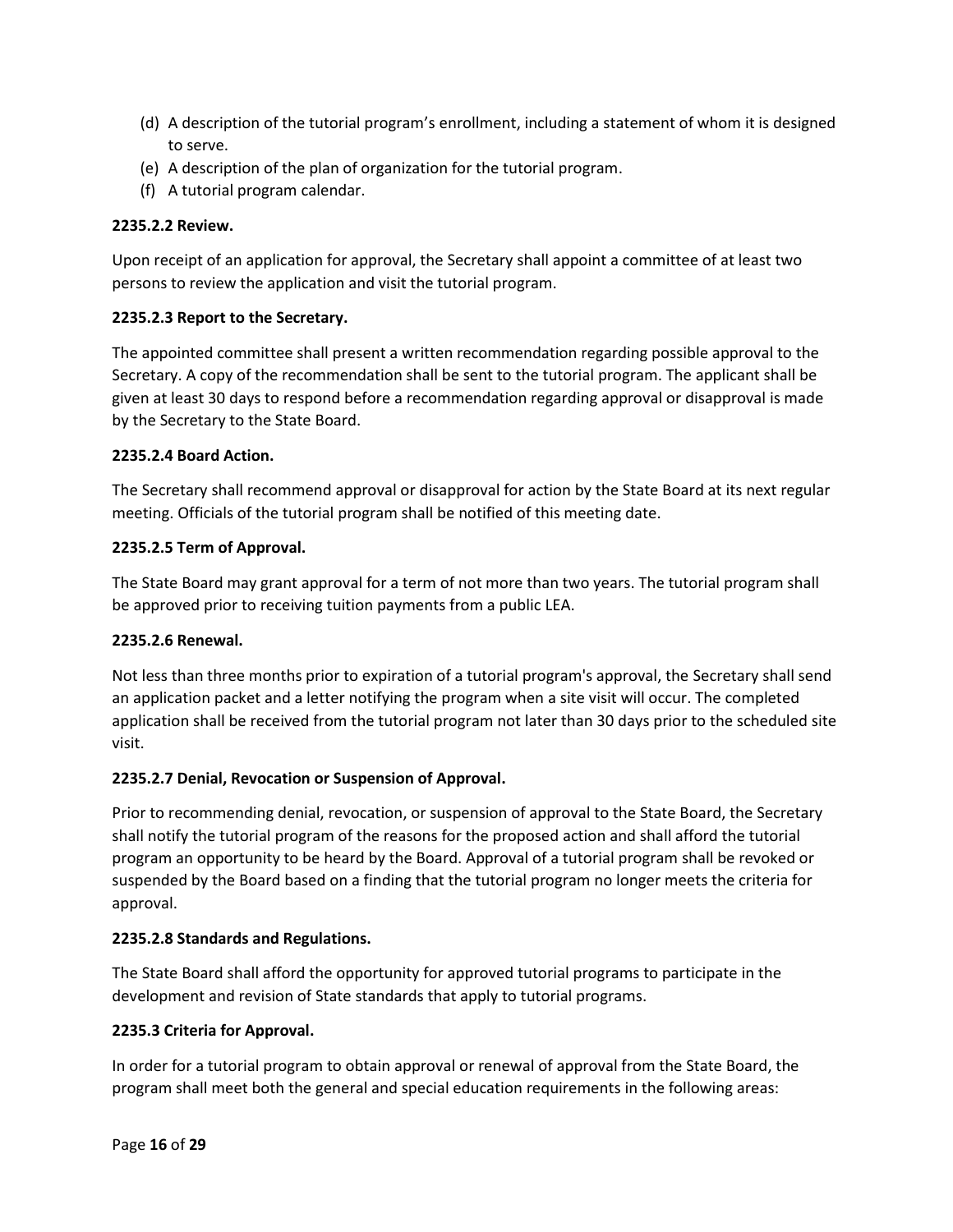- (a) The instruction and methods of instruction offered are age and ability appropriate for the child, and are coordinated with the child's responsible LEA as set forth in subsection (j) below.
- (b) The tutorial program has sufficient facilities and materials or access to other facilities and additional materials as necessary to provide an appropriate education.
- (c) The tutorial program's facilities and operation comply with local, State, and federal requirements pertaining to the health and safety of children.
- (d) The tutorial program employs an adequate number of professional staff for the population served and these staff members are qualified by training and experience in the areas to which they are assigned.
- (e) Teachers providing or supervising the provision of special education have licensure and endorsement as would be required for the equivalent work in a Vermont public school.
- (f) All professional staff have relevant experience and/or training in the duties to which they are assigned.
- (g) The tutorial program maintains a register of the daily attendance of each of its students and reports the attendance to the responsible LEA.
- (h) The tutorial program maintains an operating schedule that includes instruction for no less than ten hours per week unless inconsistent with medical and/or educational recommendations. The operating schedule shall be sufficient to ensure that the instructional services address the individual needs of a child with disabilities and are consistent with the child's IEP.
- (i) The tutorial program has the financial capacity to carry out its educational purposes for the period of approval.
- (j) The tutorial program coordinates educational services with the responsible LEA, including credit for coursework for high school, and coordinates with other responsible agencies such as the Department for Children and Families, community mental health centers, and family-parent child centers by:
	- (1) Contacting the responsible LEA(s) (see 16 V.S.A. § 1075) in order to access school records and determine the special education status of the child.
	- (2) Reviewing the IEP, the child's needs, and the tutorial's own ability to implement the IEP.
	- (3) Making a formal referral for a special education evaluation to the responsible LEA, if when receiving a child, he/she is suspected of having a disability.
	- (4) Maintaining educational records and disclosing them to the responsible LEA and the child's parents, unless restricted by statute, court order, or other legally binding document specifically revoking those rights.
	- (5) Participating in evaluation procedures and in the development of IEPs, including plans for reintegration and transition services.
	- (6) Implementing IEPs.
	- (7) Providing prior notice to the responsible LEA regarding the need for a change in a child's program or placement, including long-term suspension or expulsion.
- (k) In order to obtain approval, a tutorial program shall meet special education standards that apply to state and local education agencies. This shall be evidenced by the maintenance and implementation of written policies or procedures, as appropriate, in at least each of the following areas:
	- (1) Admissions.
	- (2) Discipline.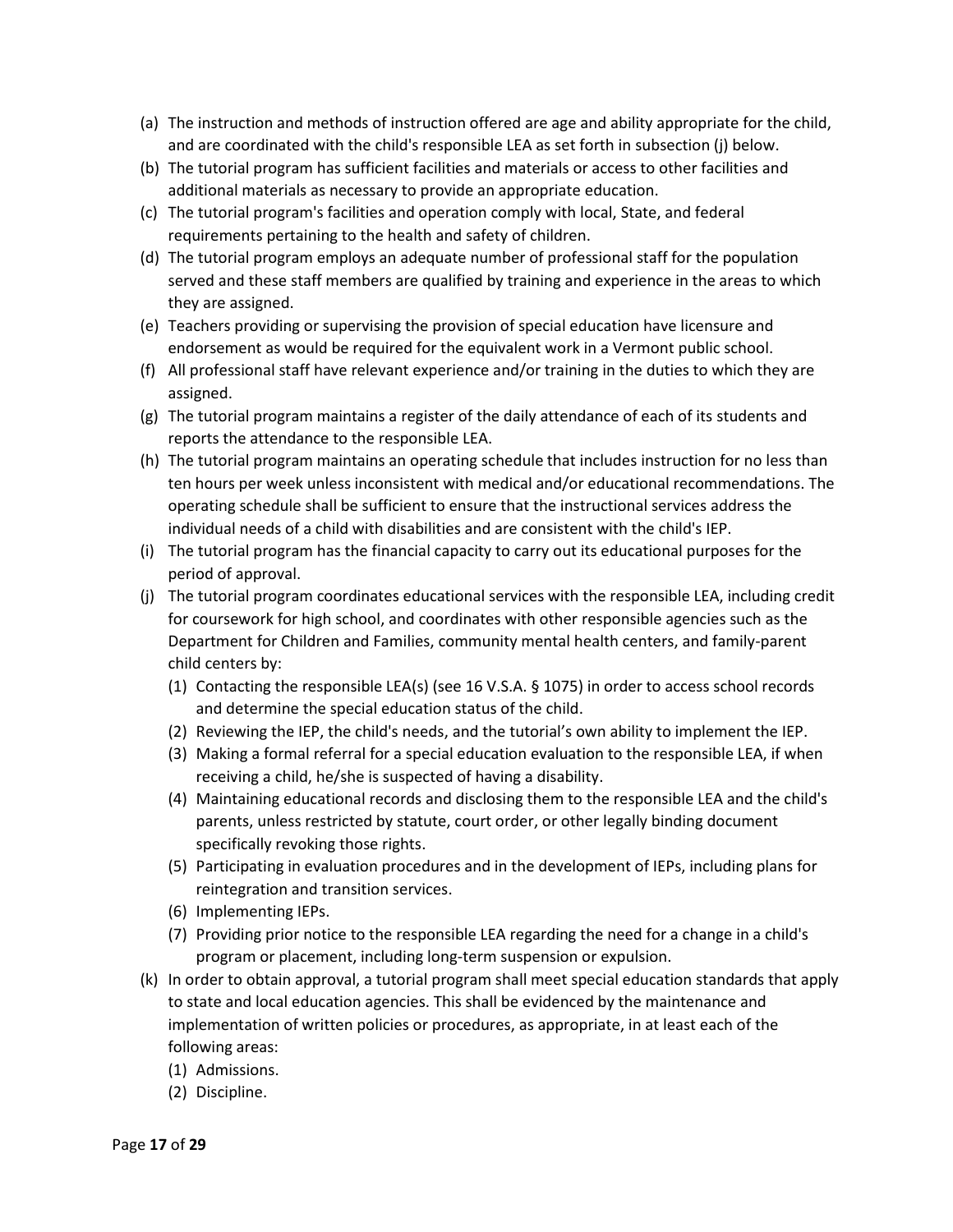(3) Significant change in placement.

## **2235.4 Rate Approval for Tutorial Programs.**

- (a) Each non-residential tutorial program shall annually report its rates for tuition, related services, and room and board, if applicable, to the Secretary on a form prescribed for that purpose.
- (b) The rates that a tutorial program charges for tuition, related services, and room and board shall be reasonably related to the actual costs of the services provided. Reasonable relationship shall be determined by utilizing generally accepted accounting principles, such as those set forth in the Handbook (II) for Financial Accounting of Vermont School Systems.
- (c) The Secretary shall review each tutorial program's annual rate report. If the Secretary concludes that a tutorial program's rates are not reasonably related to the services provided, the Secretary shall make a determination as to the maximum rate that public school districts and the Agency would pay to the tutorial program for those services and offer the tutorial program an opportunity for explanation regarding why the maximum rate the Agency would pay is not adequate. If the explanation is not satisfactory, the Secretary shall refer the matter to the State Board.
	- (1) Upon such referral by the Secretary, the State Board shall conduct a formal proceeding in accordance with the requirements of SBE Rule 1230, et seq.
	- (2) The State Board's determination shall be final.

## **DISTANCE LEARNING SCHOOLS**

## **Section 2236 Approval of Distance Learning Schools.**

### **Section 2237 Statutory Authority.**

16 V.S.A. § 166(b)(6).

### **Section 2238 Definition.**

A "Distance Learning School" means an independent school that offers a program of elementary or secondary education through correspondence, electronic mail, satellite communication, or other means and that, because of its structure, does not meet some or all the rules of the State Board for approved independent schools and is ineligible to receive public tuition payments pursuant to 16 V.S.A. § 166(b)(6).

### **Section 2239 Procedures and Standards.**

The distance learning school shall meet the procedures and standards set forth in Rules 2220-2228 above that, because of its structure, can be applied, and the following rules:

- (a) The distance learning school's business and administrative offices are located in Vermont and are sufficient to meet the needs of the school.
- (b) The distance learning school follows Vermont requirements for incorporation pursuant to Titles 11, 11A, and 11B of the Vermont Statutes Annotated.
- (c) The distance learning school offers an educational program that is developed and assessed by staff who are other than the parents of the students and who are either employed by the school or under contract with the school.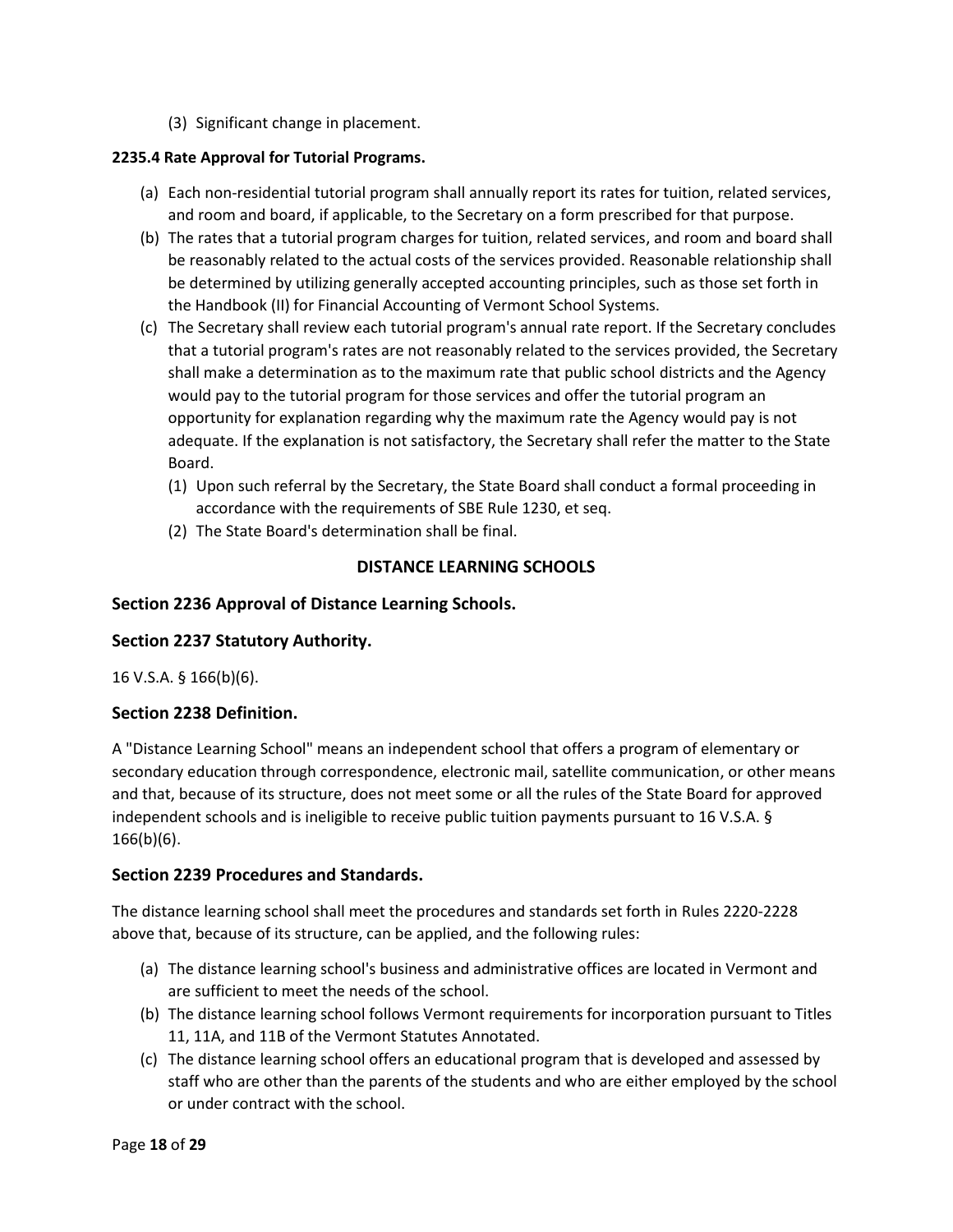- (d) The distance learning school has policies and procedures to:
	- (1) Enroll students who reasonably can be expected to benefit from the instruction offered by the program.
	- (2) Measure student progress to ensure that students continue to benefit from such instruction.
- (e) The distance learning school has policies and procedures to answer student and parent inquiries about programs and services promptly and satisfactorily and to answer specific student academic inquiries in a timely and beneficial way.
- (f) The distance learning school has policies and procedures for informing students and parents of academic progress on a regular basis.
- (g) Tuition:
	- (1) Tuition policies, including tuition collection practices, are written, clear, and provided to parents in advance of enrollment, including notification that the school shall not be eligible to receive tuition payments from school districts pursuant to 16 V.S.A. § 166(b)(6).
	- (2) The distance learning school has clear written policies on refunds of tuition payments for circumstances in which students choose not to or are unable to complete the program of instruction.
- (h) In the event that the school closes, the distance learning school has policies for:
	- (1) Tuition adjustment or refund.
	- (2) Preservation and release of student records.

## **POST-SECONDARY SCHOOLS**

### **Section 2240 Certification of Post-Secondary Schools.**

### **2240.1 Definitions.**

- (a) "Post-secondary school" means any person who offers or operates a program of college or professional education for credit or degree. Significant changes to an existing post-secondary school such as changing from an associate to an undergraduate degree program, or an undergraduate to a graduate degree program, or adding a new graduate degree program shall be considered the operation of a post-secondary school for the purposes of registration and certification.
- (b) "A post-secondary school whose primary operation is in the State of Vermont" means a postsecondary school that offers the majority of its courses in an institution in Vermont or that maintains its principal administrative offices in Vermont and offers post-secondary courses in Vermont.
- (c) "Confer a degree" and "degree-granting authority" means the act of conferring and the authority to confer a degree to a student who has completed the requisite coursework and other requirements in a post-secondary school doing business in Vermont. An out-of-state postsecondary school that offers more than seventy-five percent of its credit hours toward a degree in its Vermont affiliate must obtain a certificate of degree-granting authority in Vermont before it may confer or offer to confer a degree.
- (d) "Business organization", for the purposes of 16 V.S.A. § 176(d)(1), may include a corporation if the program of education is provided solely for the employees or invitees of the corporation.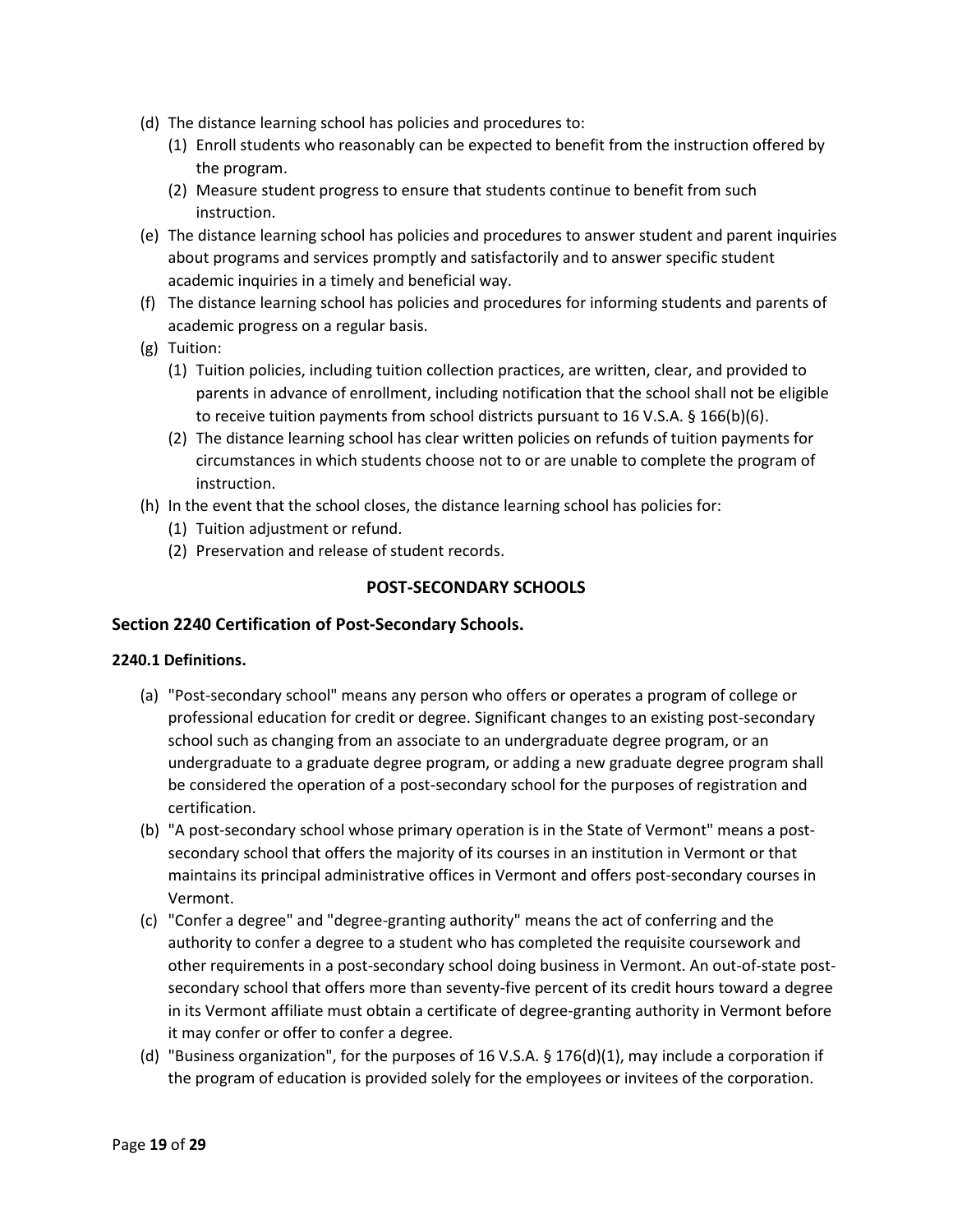## **Section 2241 Certification of Post-Secondary Schools Chartered in Vermont.**

### **2241.1 Statutory Authority.**

16 V.S.A. § 176.

## **2241.2 [Repealed].**

## **2241.3 Application for Certificate of Approval.**

A person desiring a certificate of approval or certificate of degree-granting authority from the State Board shall file an application with the Secretary prior to offering post-secondary credit-bearing courses or programs and prior to admitting its first student. The application shall indicate the certification sought and shall include a description of the school that contains the following:

- (a) The name, location and legal nature of the school, including a copy of the articles of association or other documents descriptive of the legal nature of the school.
- (b) The credits or degree(s) that the school proposes to offer.
- (c) The time schedule by which the school intends to implement the program for which certification is sought.
- (d) The purpose and philosophy of education of the school.
- (e) The organization of the school, including a description of its governance, administration, and affiliation with other organizations for the provision of services or programs.
- (f) A description of the financial resources and policies of the school including its present and anticipated future assets, sources of funding and revenue, start-up costs for proposed programs, and operating budget. Assets and income and expenditures for the school's prior fiscal year shall be presented in an audited financial statement prepared by a certified public accountant.
- (g) The school's policy regarding refund of tuition and fees collected in advance from students.
- (h) A description of the school's physical plant, library, and equipment.
- (i) A description of academic programs, including their level, site, and length. The application shall set forth the minimum credit requirements, if any.
- (j) A statement regarding the school's professional staff, including its policies regarding appointment, promotion, tenure (if applicable), dismissal, the qualifications of professional staff, teaching and student loads, and the numbers of full-time and part-time and adjunct staff and their non-teaching responsibilities.
- (k) A description of the student body, including its size and level of education at admission, methods of recruitment, and available financial aid resources.
- (l) The official website address, a copy of all catalogues or brochures publicly distributed by the school, and a copy of advertisements sponsored by the school to recruit students or solicit funds.
- (m) If the school is to offer credit or degree(s) through online delivery or by correspondence, a description of those activities and proof of relevant licensure.
- (n) Evidence that each applicant for enrollment is notified, in writing, on an application, enrollment, or registration form to be signed by the applicant, that credits earned at the school are transferable only at the discretion of the receiving school.

## **Section 2242 Certification of Post-Secondary Schools Not Chartered in Vermont.**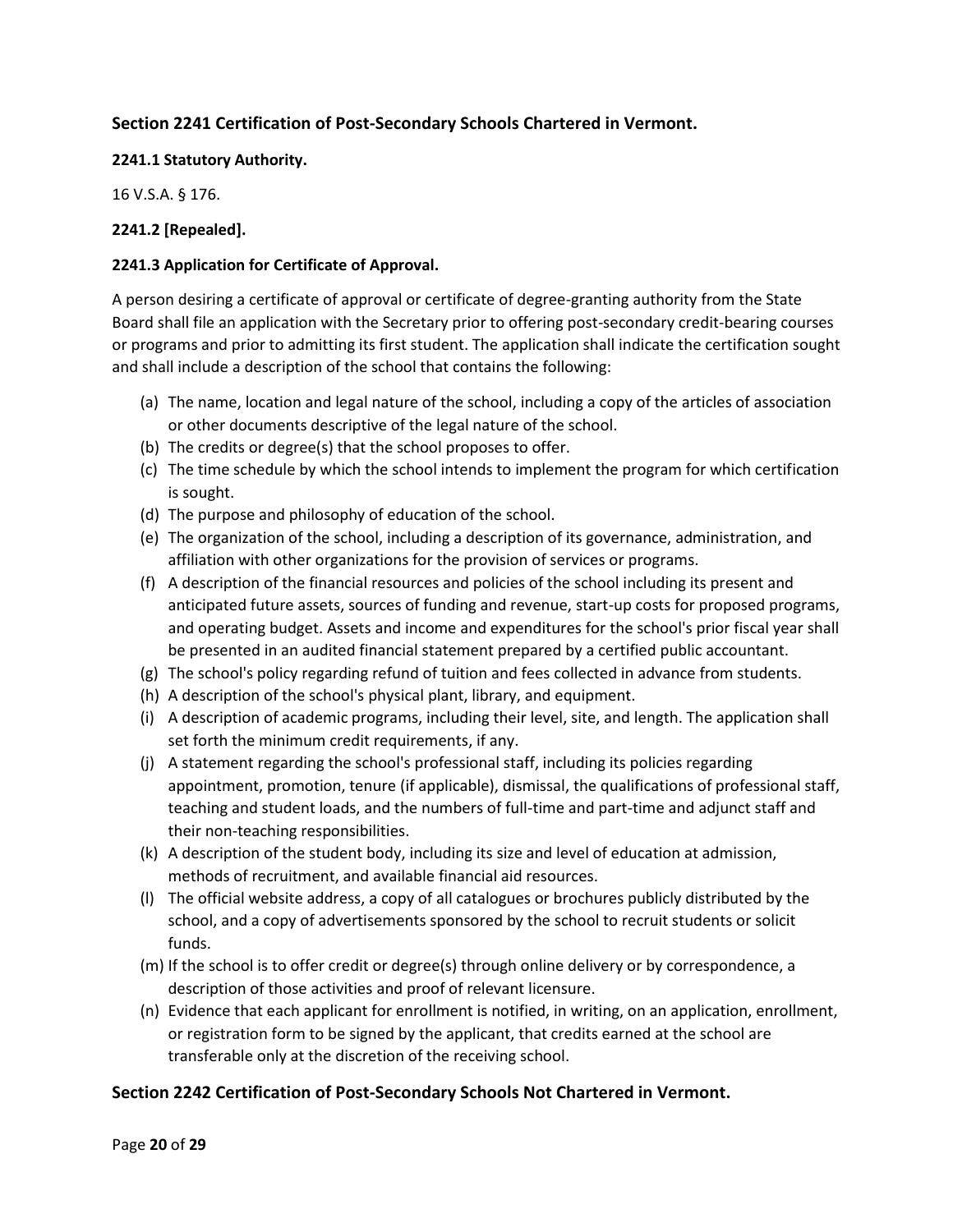### **2242.1 Statutory Authority.**

### 16 V.S.A. § 176a.

## **2242.2 Application for Certificate of Approval.**

A person desiring a certificate of approval from the State Board shall file an application with the Secretary prior to admitting students. A person may file an application for a certificate of degree granting authority at any time but may not admit students without having received a certificate of approval and may not confer or offer to confer a degree without having received a certificate of degree granting authority unless exempt under SBE Rule 2240.1, subsection (c). The application shall include a description of the school that contains the following:

- (a) The name, location, and legal nature of the school, including a copy of articles of association or other documents descriptive of the legal nature of the school.
- (b) The credits or degree(s) that the school proposes to offer.
- (c) The time schedule by which the school intends to implement the program for which certification is sought.
- (d) The purpose and philosophy of education of the school.
- (e) The organization of the school including a description of its governance, administration, and affiliation with other organizations for the provision of services or programs.
- (f) A description of the financial resources of the school including its present and anticipated future assets, sources of funding and revenue, start-up costs for proposed programs, and operating budget. Assets and income and expenditures for the out-of-state school's prior fiscal year shall be presented in an audited financial statement prepared by a certified public accountant.
- (g) The school's policy regarding refund of tuition and fees collected in advance from students.
- (h) A description of the school's physical plant, library, and equipment.
- (i) A description of academic programs, including their level, site, and length. The application shall set forth the minimum credit requirements, if any.
- (j) A statement regarding the school's professional staff, including its policy regarding appointment, promotion, tenure, if applicable, dismissal, the qualifications of professional staff, teaching and student loads, and the numbers of full-time and part-time and adjunct staff and their nonteaching responsibilities.
- (k) A description of the student body, including its size and level of education at admission, methods of recruitment, and available financial aid resources.
- (l) A copy of all catalogues or brochures publicly distributed by the school and a copy of advertisements sponsored by the school to recruit students or solicit funds.
- (m) If the school is to offer credits or degree(s) through online delivery or by correspondence, a description of those activities and proof of relevant licensure.
- (n) Evidence that each applicant for enrollment is notified, in writing, on an application, enrollment, or registration form to be signed by the applicant, that credits earned at the school are transferable only at the discretion of the receiving school.
- (o) A statement of commitment to offer the full program for students to complete the program in a reasonable length of time.
- (p) Documentation of accreditation by any regional, national, or programmatic institutional accrediting agency recognized by the U.S. Department of Education.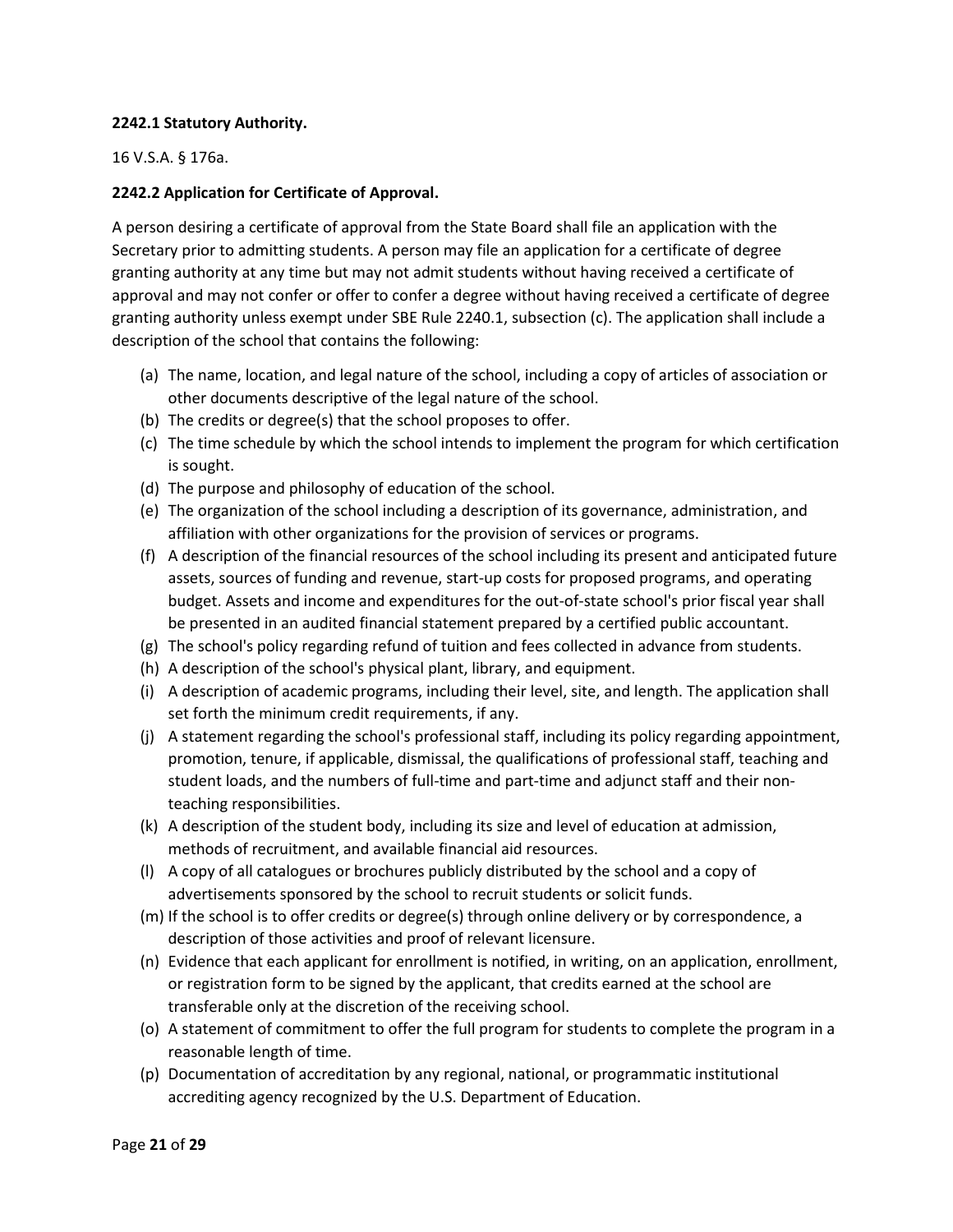### **2242.3 Registration.**

A post-secondary school seeking continued operation in Vermont after initial approval from the State Board shall register with the Agency within one-year of receiving approval from the State Board and annually thereafter on or before September 1. Registration shall be on a form prescribed by the Secretary.

## **Section 2243 Review Process for Post-Secondary Schools Chartered in and Outside Vermont.**

## **2243.1 Review of Application for Certificate of Approval for Schools Chartered in and Outside Vermont.**

Upon receipt of an application for a certificate of approval, the Secretary shall appoint a review team of no fewer than two individuals. The Secretary shall appoint persons to the review team who possess general knowledge of post-secondary school standards and, where applicable, persons with specialized knowledge in any particular programs offered by the school. At least one of the persons so appointed shall be from a Vermont post-secondary school or representative organization. The team shall review the application and shall verify its contents by, if necessary, visiting the school. The team shall present a written recommendation regarding certification to the Secretary within 90 days of the receipt of the completed application unless a longer period is required and explained in writing to the applicant. A copy of the recommendation shall be provided at the same time to the applicant. The applicant shall be given 30 days to respond and, if requested, shall be afforded a hearing before the Secretary or his or her designee before a recommendation regarding certification is made by the Secretary to the State Board.

## **2243.2 Review of Application for Certificate of Degree Granting Authority.**

Upon receipt of an application for degree granting authority, which shall contain all the information required by an application for certification of approval and information documenting that the requirements of SBE Rule 2243.6, subsection (a) are met, the Secretary shall contact the Vermont Higher Education Council, which shall review the application and determine the accuracy of its contents by, if necessary, visiting the school. The Secretary may also appoint independent reviewers to accompany representatives of the Vermont Higher Education Council reviewing the school. The Vermont Higher Education Council shall present written recommendations regarding certification to the Secretary within 90 days of the receipt of the completed application unless a longer period is required and explained in writing to the applicant. The independent reviewers, if appointed by the Secretary, may either join in the recommendations of the Vermont Higher Education Council or present independent recommendations. A copy of all recommendations shall be provided to the applicant at the same time they are provided to the Secretary. The applicant shall be given 30 days to respond to the recommendations and, if requested, shall be afforded a hearing before the Secretary or his or her designee before a recommendation regarding certification is made by the Secretary to the State Board. The State Board shall be provided with a copy of the recommendation of the Vermont Higher Education Council and, if applicable, a copy of the recommendations of the independent reviewers.

## **2243.3 Renewal of Certification.**

A school seeking renewal of certification shall apply in writing to the Secretary no later than six months prior to the end of any period of certification. Where appropriate, the school may incorporate by reference its prior application or any portion thereof. Certification of a school completing timely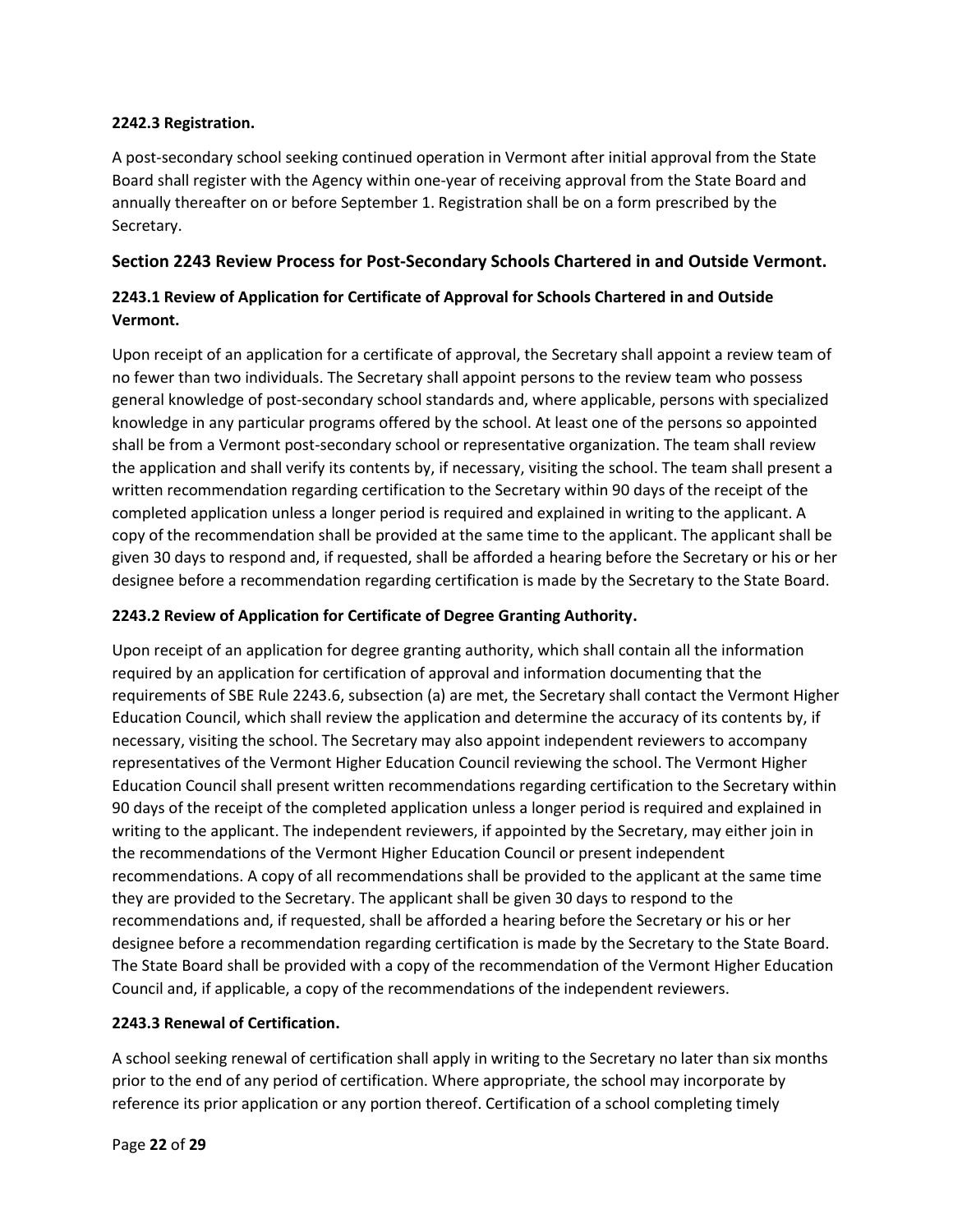application shall extend until the State Board acts on further certification. Any school seeking renewal that has obtained initial approval to offer or operate a program of college or professional education for credit or degree on or after January 1, 2015, shall obtain accreditation from an accrediting entity recognized by the U.S. Department of Education, in order to be considered eligible for renewal by the State Board within the first 10 years of operation.

## **2243.4 Costs of Review.**

Post-secondary schools seeking a certificate of approval or renewal thereof shall be responsible for payment of fees as detailed in 16 V.S.A. § 177 to the Agency to cover the costs of services related to the certification. In addition, the applicant shall separately reimburse the non-Agency site visit review team members for travel, food and, lodging expenses associated with evaluation costs. Schools seeking a certificate of degree-granting authority shall be responsible for payment of fees as detailed in 16 V.S.A. § 177 to the Agency, a portion of which will be paid to the Vermont Higher Education Council to cover the costs of certification. In addition, the applicant shall separately reimburse individuals serving on the review team for travel, food, and lodging expenses associated with evaluation costs. Payment of the costs of services related to the certification shall accompany the application and is non-refundable. An application shall not be deemed complete until the payment is made.

## **2243.5 Criteria for Issuance of a Certificate of Approval.**

To be issued a certificate of approval, an applicant shall demonstrate the following:

## **2243.5.1 Resources Required to Meet Stated Purposes.**

The school shall submit a clear and specific statement of purpose regarding the education that it intends to provide and shall demonstrate that it has the resources, including personnel, curriculum, finances, and facilities necessary to accomplish its stated purposes. All activities conducted by the school shall be consistent with its stated purpose.

### **2243.5.2 Stability.**

- (a) Sources of Income. The school shall have a plan for financing each proposed degree or program. The plan shall specify the dollar amounts and proportions of income by source, including:
	- (1) Tuition and fees.
	- (2) Other school-generated funds.
	- (3) Federal or State funds.
	- (4) Private funds.
- (b) Financial Capability. The school shall demonstrate in its financial plan that it will have sufficient funds to maintain operation and shall clearly document its ability to fulfill contractual obligations to students.
- (c) Management. The school shall operate under a governing structure that clearly delineates responsibility for all legal aspects of operations. The school shall demonstrate sound business and financial management by showing evidence of an internal organization for the administration of its financial resources and a school budget planning process. In addition, the school shall maintain adequate financial records audited annually by an independent certified public accountant.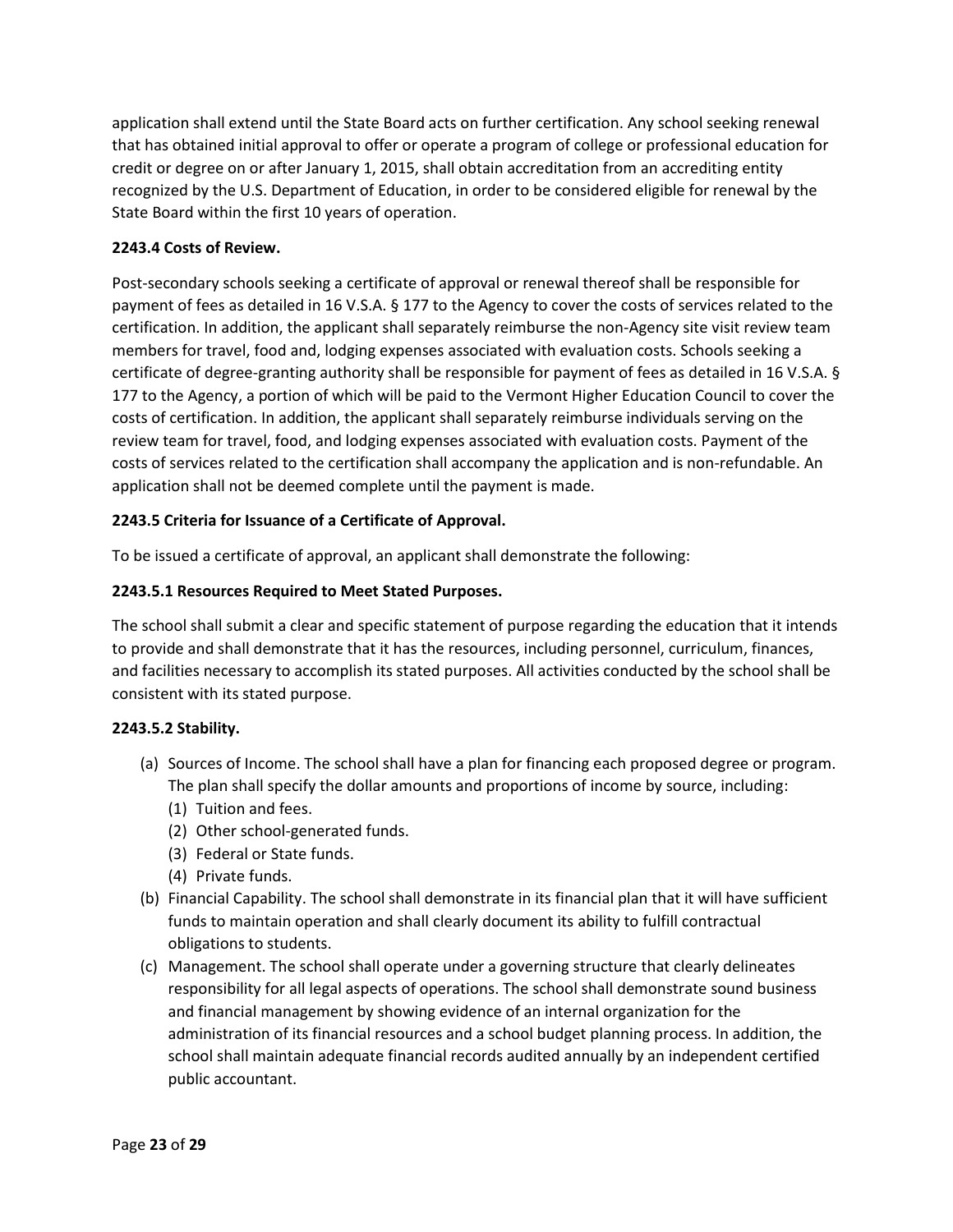### **2243.5.3 Disclosure.**

Information provided by the school to prospective students either directly or through advertisements shall not be false or misleading. The school shall be able to substantiate any claims regarding such matters as the likelihood of employment, graduate school admission, or transfer of credit. The following information shall be disclosed on the school's website and in a general catalogue, bulletin, or other public information document provided to prospective students prior to enrollment.

- (a) Name and physical address of school.
- (b) Date of publication of the document and the period of time to which it pertains.
- (c) The school's calendar including beginning and ending dates of educational programs, holidays and other dates of importance.
- (d) The purpose and philosophy of education of the school.
- (e) A brief description of the school's physical facilities as related to the educational program.
- (f) An accurate list of all educational activities.
- (g) An indication of when specific required courses or other required learning experiences will normally be available.
- (h) Educational content of each course, or of the program if separate courses do not exist.
- (i) The length of time in hours, weeks, or months normally required for completion of the educational program.
- (j) An accurate listing of current educational providers.
- (k) An indication of the distinction, if any, between adjunct or part-time educational providers and full-time educational providers.
- (l) Policies and procedures regarding the extent to which educational experiences at other schools or other forms of learning will be counted toward meeting graduation requirements.
- (m) Requirements for graduation.
- (n) A statement of the certificates or diplomas awarded upon graduation, if any.
- (o) A statement of the degrees awarded upon graduation, if any. If a degree is to be conferred by an out-of-state post-secondary school as a result of credits earned both at a school doing business in Vermont and elsewhere as a condition of the degree, how the credits earned in Vermont are integrated into the overall degree requirements.
- (p) The system of grading or evaluation.
- (q) The school's policy establishing standards for determining adequate progress.
- (r) The availability and extent of student services such as job placement services, counseling for academic and personal problems, food service facilities, and parking facilities.
- (s) The availability of financial aid.
- (t) An accurate representation of, and the distinction between, school accreditation, institutional memberships in professional organizations, specialized or professional program accreditation, State Veteran's Affairs-approving agency course approval, and State certification.
- (u) The school's policy regarding the refund of tuition and other fees collected in advance of enrollment or class attendance.
- (v) The school's "closing" policy establishing procedures that will be followed in the event that a determination is made to cease operation.
- (w) The school's student records policy with provisions regarding access, disclosure, and the cost of copies.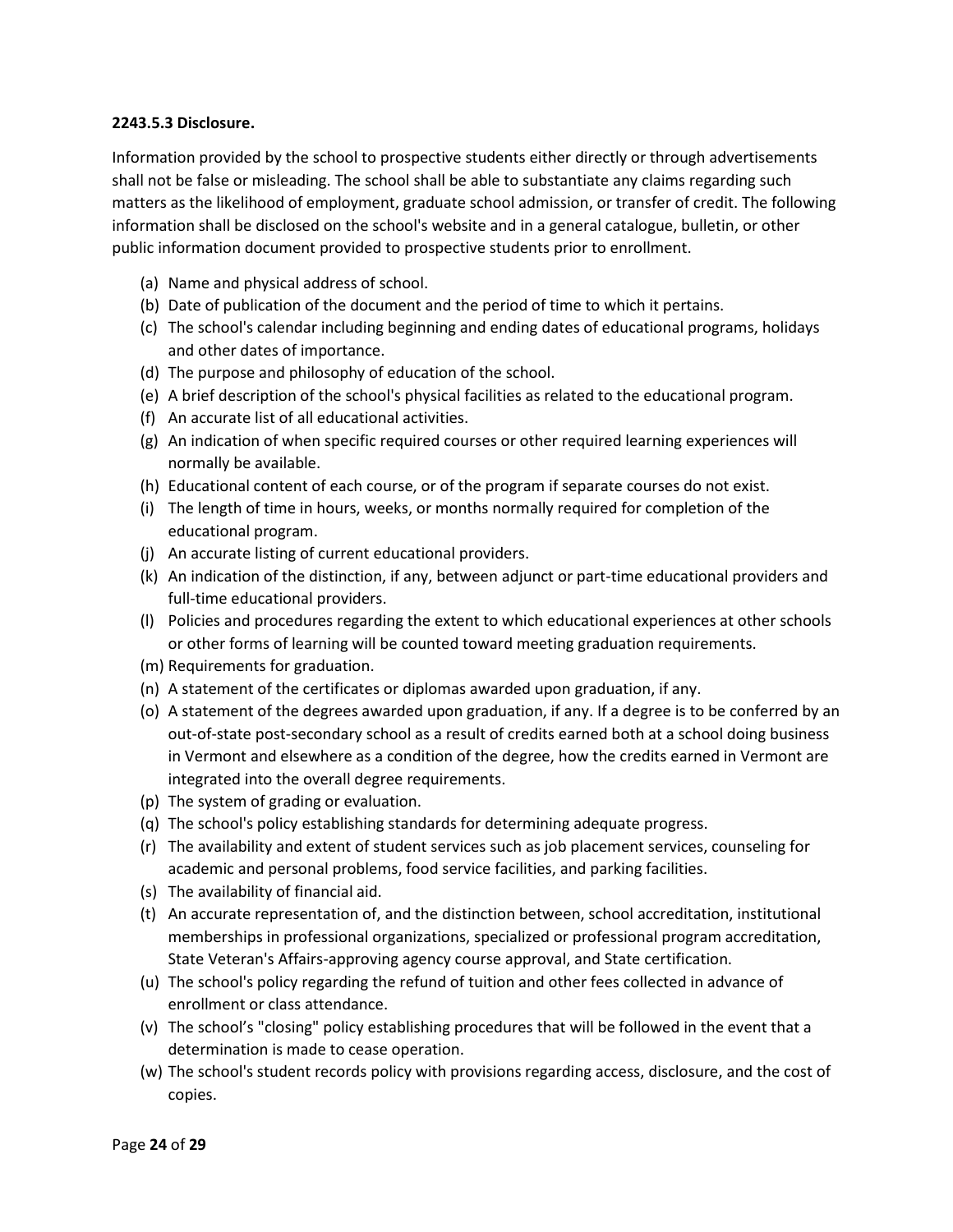(x) A statement that credits earned at the school are transferable only at the discretion of the receiving school.

## **2243.5.4 Facilities.**

The school's facilities shall meet all applicable State, federal and local fire, safety, health, and access standards.

### **2243.5.5 Student Records.**

The school shall have adequate procedures for the safe-keeping of student records and for complying with the requirements of 16 V.S.A. § 175.

## **2243.5.6 Waiver of Requirements for Certification.**

A school that believes that one or more of the above requirements for certification should not be applied to it may request in writing that such requirement be waived in its application for certification. Requests for waivers must accompany the application. The State Board may waive requirements and grant certification when it determines that the school is capable of providing its proposed program and that the students are adequately protected.

## **2243.6 Criteria for Issuance of a Certificate of Degree Granting Authority.**

To be issued a certificate of degree granting authority, a school shall show that it meets all of the criteria for issuance of a certificate of approval and in addition shall demonstrate the following:

- (a) Schools desiring to offer post-secondary degrees, including graduate degrees, shall clearly state their criteria for granting each degree and the procedure for determining that these criteria are met.
- (b) Schools desiring to offer an associate degree shall provide and require completion of a minimum of 60 semester credit hours or equivalent learning experiences.
- (c) Each educational program leading to a baccalaureate degree shall provide and require a minimum of 120 semester credit hours or equivalent learning experiences.
- (d) Candidates for a degree shall be required to complete a coherent program of study.

### **2243.7 Certification Limitations.**

The State Board may grant a certificate of approval or degree granting authority, or renewal thereof, for a period of time the Board deems reasonable and appropriate not to exceed five years and upon such conditions, terms, or limitations as the Board deems necessary. A school that has been granted either a certificate of approval or a certificate of degree granting authority shall notify the State Board prior to making substantive changes in or additions to the educational program described in its last application for certification. The State Board may require a school to reapply for certification following program changes that are inconsistent with the purposes and educational philosophy stated by the school in its most recent application for certification or prior to offering a new level such as changing from an associate to an undergraduate degree program, or adding a new graduate degree program, or a new degree.

### **2243.8 Denial, Approval with Stipulations, Revocation, or Suspension of Certification.**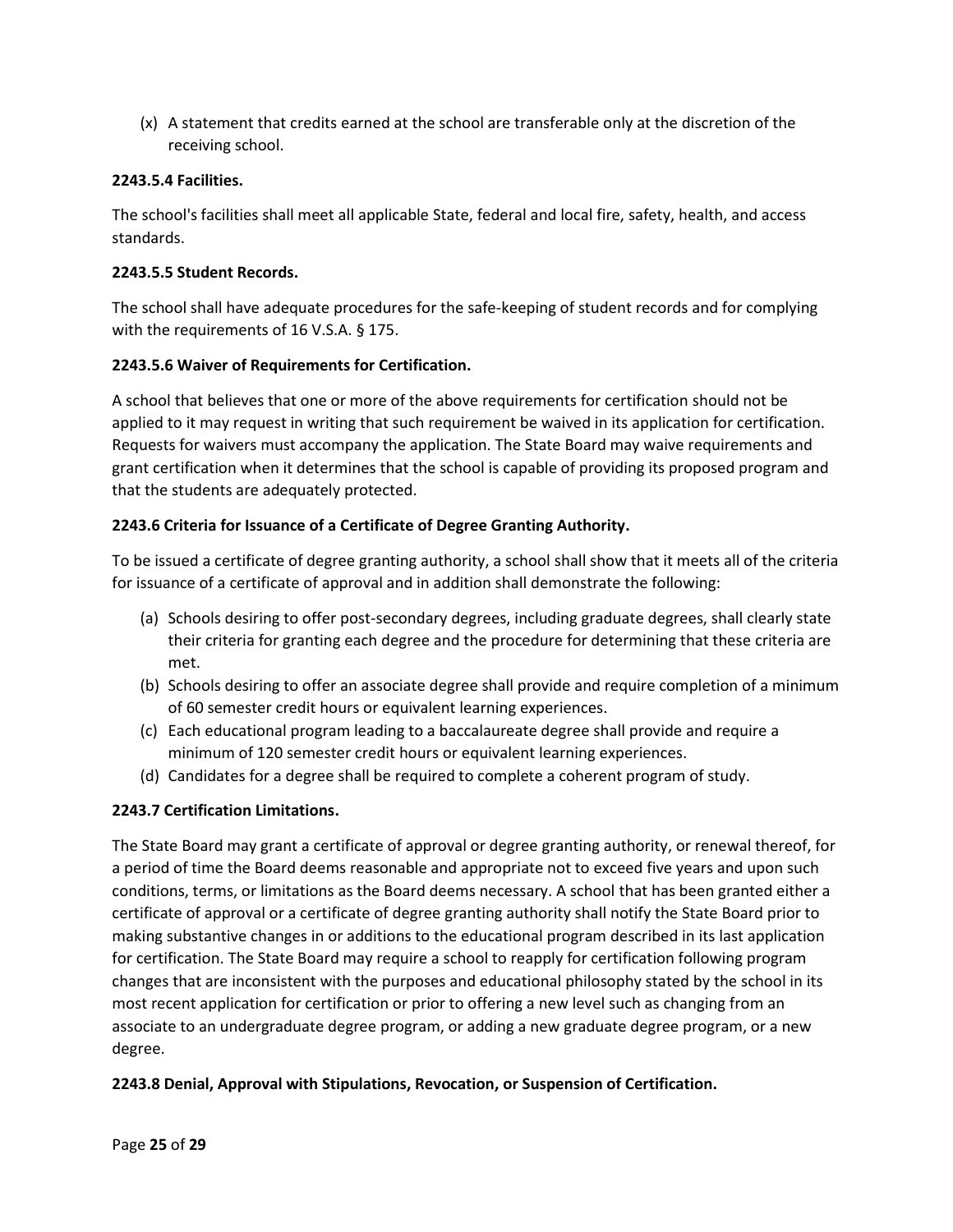### **2243.8.1 Process.**

Prior to recommending denial, approval with stipulations, revocation, or suspension of certification to the State Board, the Secretary shall notify in writing the school of the reasons for the proposed action. The school shall be given 30 days to respond, and, if requested, shall be afforded a hearing before the Secretary or his or her designee. The school shall also be afforded an opportunity to be heard by the Board before any action is taken.

### **2243.8.2 Criteria for Revocation or Suspension.**

The Board may suspend or revoke certification for good cause, including:

- (a) Failure of the school to continue to meet criteria for certification herein specified.
- (b) Failure of the school to meet the terms and conditions or limitations of certification established by the Board.
- (c) Falsification of information provided to the Board.
- (d) False or deceptive advertising.
- (e) Judgment of bankruptcy in a liquidation proceeding.
- (f) Ceasing of operation.
- (g) Refusal to permit team evaluation or other investigations provided for under these rules.
- (h) Change in accreditation status.

### **2243.8.3 Investigations.**

The Secretary may conduct any investigations of a school that the Secretary deems to be necessary and appropriate in order to ensure compliance with the terms of these rules. A school shall permit any authorized representative of the Secretary to visit its facilities and secure relevant information during the normal course of business. The school shall be notified prior to such a visit.

### **2243.8.4 Loss of Recognition for Accreditor.**

- (a) In the event an accrediting entity is no longer recognized by the U.S. Department of Education, any post-secondary school having received accreditation from such entity shall:
	- (1) Notify the State Board in writing within 30 days of receiving notice or information of such loss of recognition.
	- (2) Apply for accreditation with a recognized accreditor at least 90 days before the school's existing accreditation expires.
- (b) The post-secondary school may continue to operate under its approval by the State Board pending receipt of its new accreditation, but in no case longer than 24 months. The State Board may extend this period upon request of a post-secondary school going through the accreditation process.

### **Section 2250 Preservation of Post-Secondary Institutions' Student Records.**

Statutory Authority: 16 V.S.A. § 175.

#### **2250.1 General.**

Institutions of higher education are required to maintain their student academic records in a form prescribed by the State Board. The Agency is authorized to ensure that the student academic records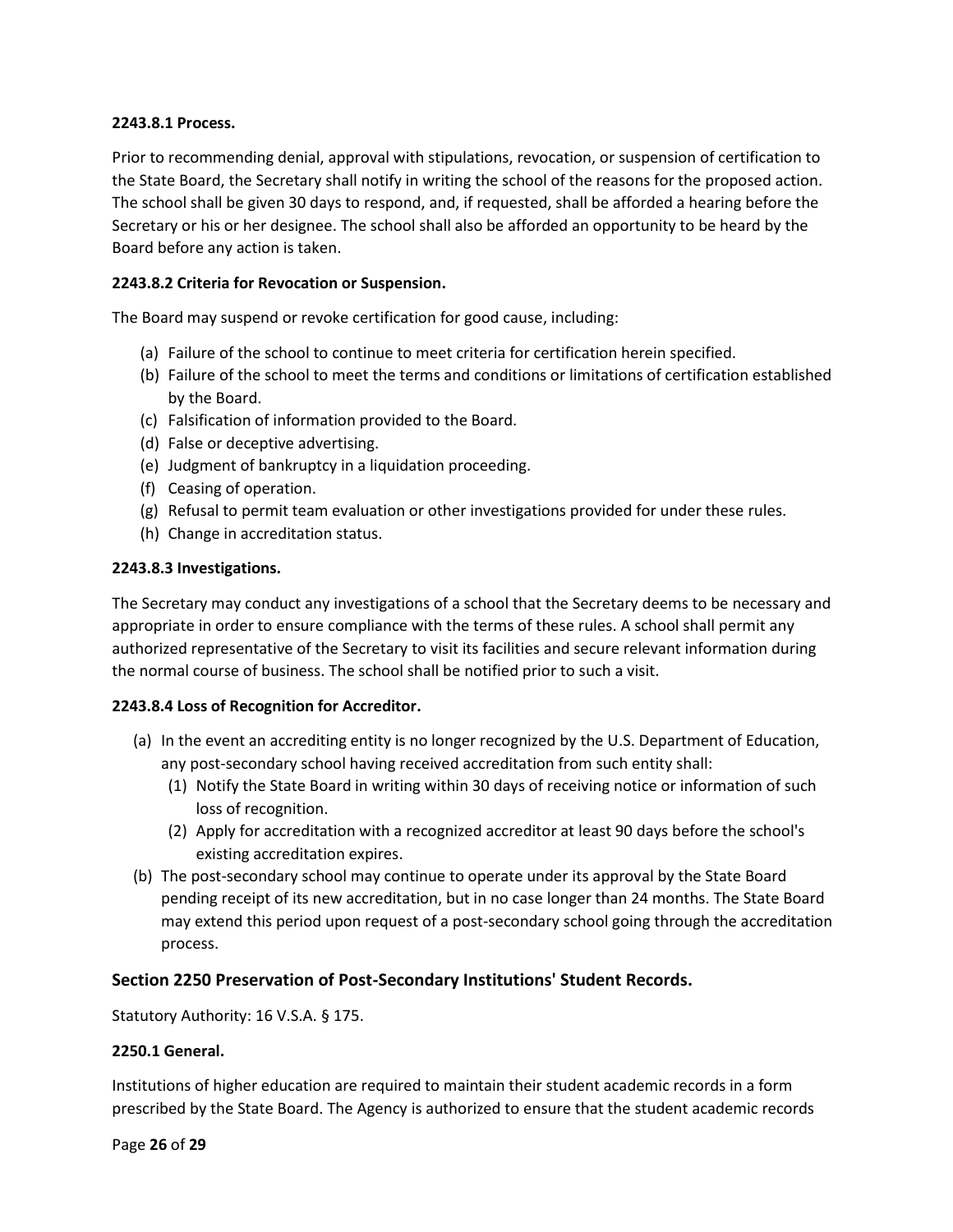are in appropriate form. The institution of higher education is required to inform the State Board in the event it intends to close and to surrender its student academic records to a repository designated by the Board for storage. The repository is authorized to make verified copies available to students and former students.

## **2250.2 Maintenance of Academic Records.**

Each institution of higher education operating in this State shall maintain its permanent records in such a manner that they could be delivered to the State Board in a satisfactory form should the institution discontinue operation. At a minimum, the records shall be kept current and preserved against damage or loss.

## **2250.2.1 Monitoring.**

Upon reasonable notice, every institution shall make available to a representative of the State Board its student records for the purpose of ensuring compliance with this rule. Examination of the records under this section shall take place in a manner that will not permit identification of individual students.

## **2250.2.2 Return of Records.**

A repository may duplicate the records of an institution and then return the original records to the institution.

## **2250.2.3 Institutions Discontinued Prior to April 25, 1979.**

The custodian of records of institutions discontinued prior to April 25, 1979, shall be subject to the requirements of 16 V.S.A. § 175 and these rules.

### **2250.3 Form and Contents of Academic Records.**

The permanent academic record of each student registered for credit at a post-secondary institution that operates in this State, whether or not such institution is chartered in this State, shall contain at a minimum:

- (a) The identification of the institution.
- (b) The identification of the student.
- (c) The record of courses satisfactorily completed and evaluation of the student's work therein, or, if records are not kept in this form, other records of the student's studies and academic progress.
- (d) Periods of enrollment covered by subsection (c) above.
- (e) The student's status at the close of the last period of enrollment.
- (f) The degree and/or certificates awarded.

A key to, or explanation of, the student's permanent academic record shall be available to accompany this record.

[Section 2260 to 2265 Repealed by Operation of Law.]

### **Section 2266 Post-Secondary Online or Correspondence Schools.**

An online or correspondence school that offers post-secondary credits or degrees shall also meet the applicable requirements of 16 V.S.A. §§ 176 and 176a.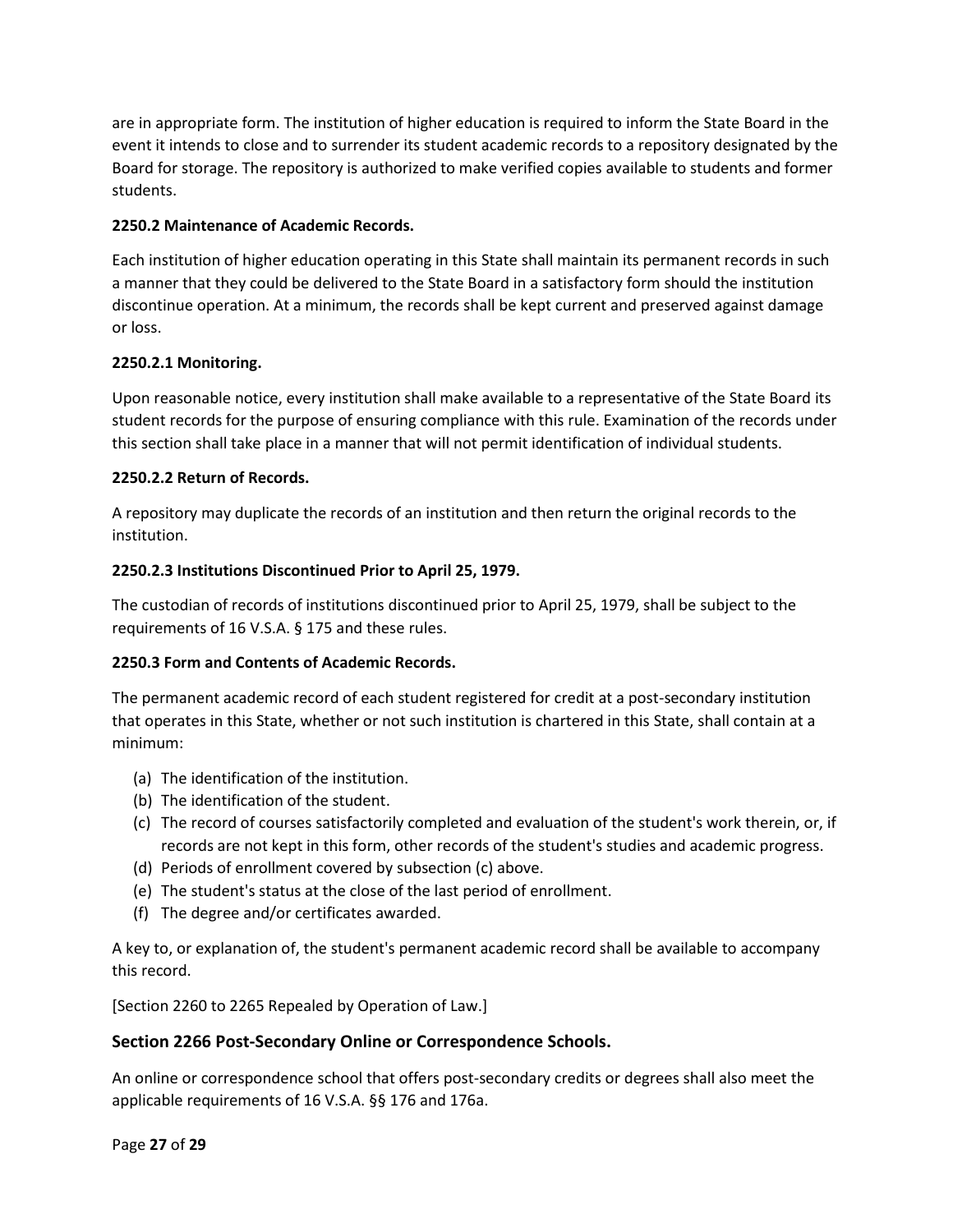## **KINDERGARTENS**

## **Section 2270 Private Kindergarten Approval.**

Statutory Authority: 16 V.S.A. § 166(b).

## **Section 2271 Procedure for Approval.**

### **2271.1 Application:**

Every person or entity seeking to operate as an approved kindergarten shall apply in writing to the Secretary. An application for approval shall contain the following:

- (a) The name and address of the school.
- (b) A description of the school's curriculum and methods of instruction.
- (c) A description of the school's physical facilities.
- (d) A list of the school's staff and their qualifications.
- (e) The operating schedule of the school
- (f) A statement certifying that the school is in compliance with the Kindergarten Nursery School provisions in the Regulations for Day Care of the Department for Children and Families. (hereinafter "D.C.F. Kindergarten Regulations").

### **2271.2 Appointment of Reviewer**

Upon receipt of an application for approval, the Secretary shall appoint an educator to review the application and visit the school. In addition, the Secretary shall contact D.C.F. to determine on his or her behalf whether the school meets the "D.C.F. Kindergarten Regulations." First priority for review shall be given to private kindergartens that are located in the vicinity of towns where the local school board or town has taken a formal vote to provide public supported kindergarten.

### **2271.3 Review.**

The appointed educator shall review the application and visit the school.

### **2271.4 Report to the Secretary.**

The appointed educator shall present a written report including a recommendation regarding approval to the Secretary. The report of the appointed educator shall incorporate the determination of D.C.F. concerning compliance with the "D.C.F. Kindergarten Regulations". A copy of the report and recommendation shall be provided at the same time to the applicant.

### **2271.5 Secretary's Recommendation.**

The Secretary shall recommend approval or disapproval for action by the State Board at its next regular meeting. Officials of the kindergarten shall be notified of this meeting date.

### **Section 2272 Criteria for Approval.**

The State Board shall approve a private kindergarten if it finds that:

(a) The curriculum embodies a minimum course of study, as defined in 16 V.S.A. § 906, Courses of Study, with learning experiences adapted to a student's age and ability.